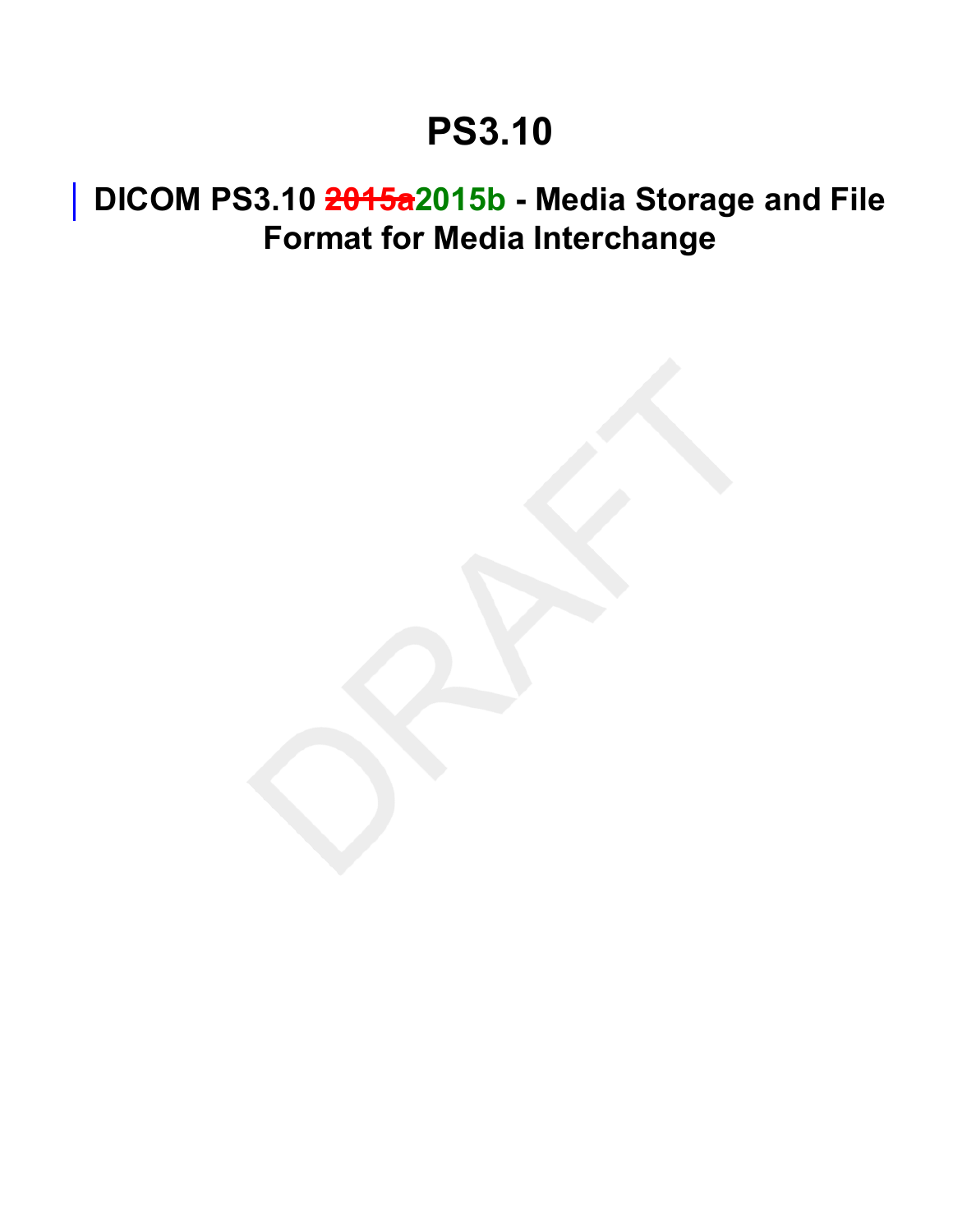**PS3.10: DICOM PS3.10 2015a2015b - Media Storage and File Format for Media Interchange**

Copyright © 2015 NEMA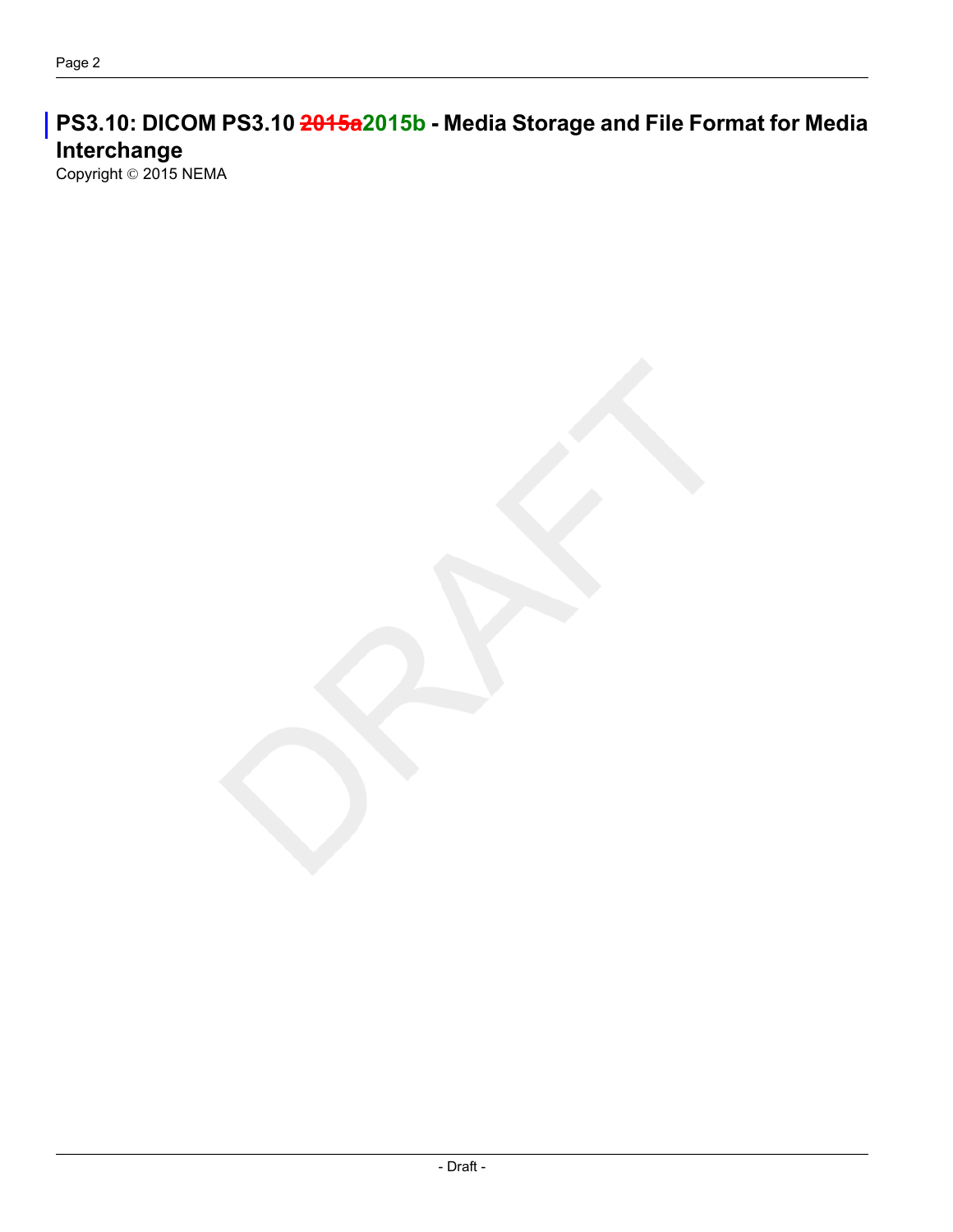## **Table of Contents**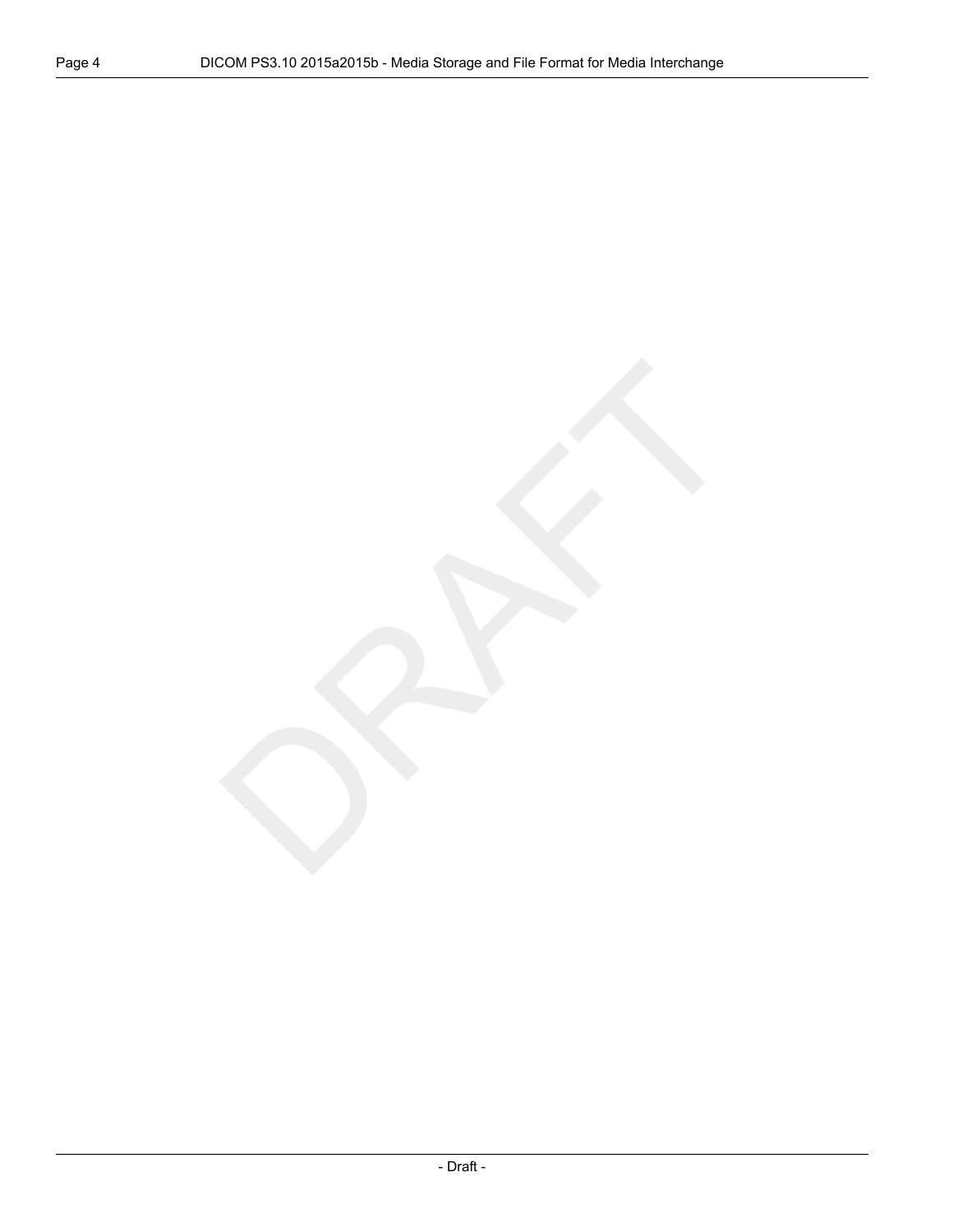## **List of Figures**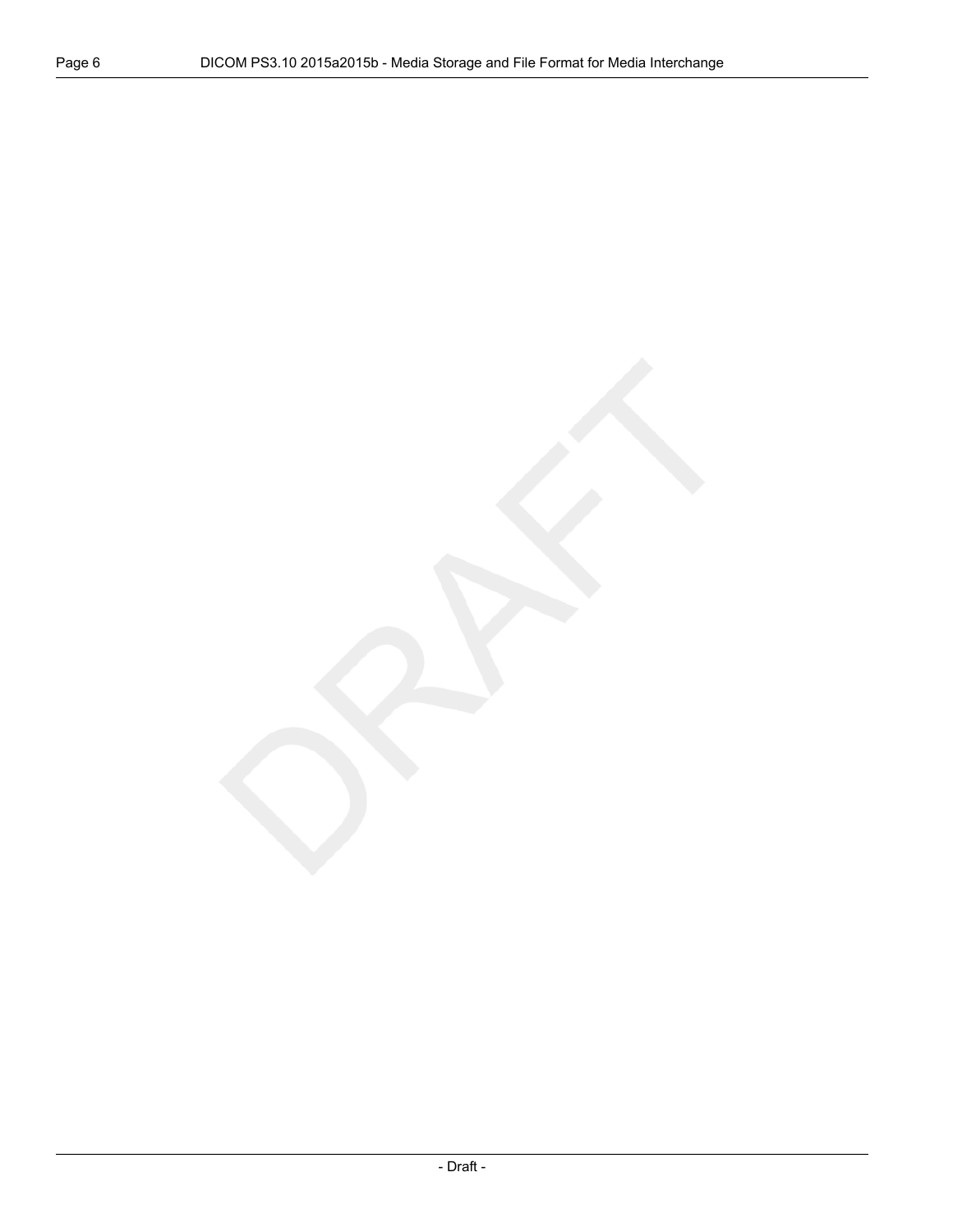## **List of Tables**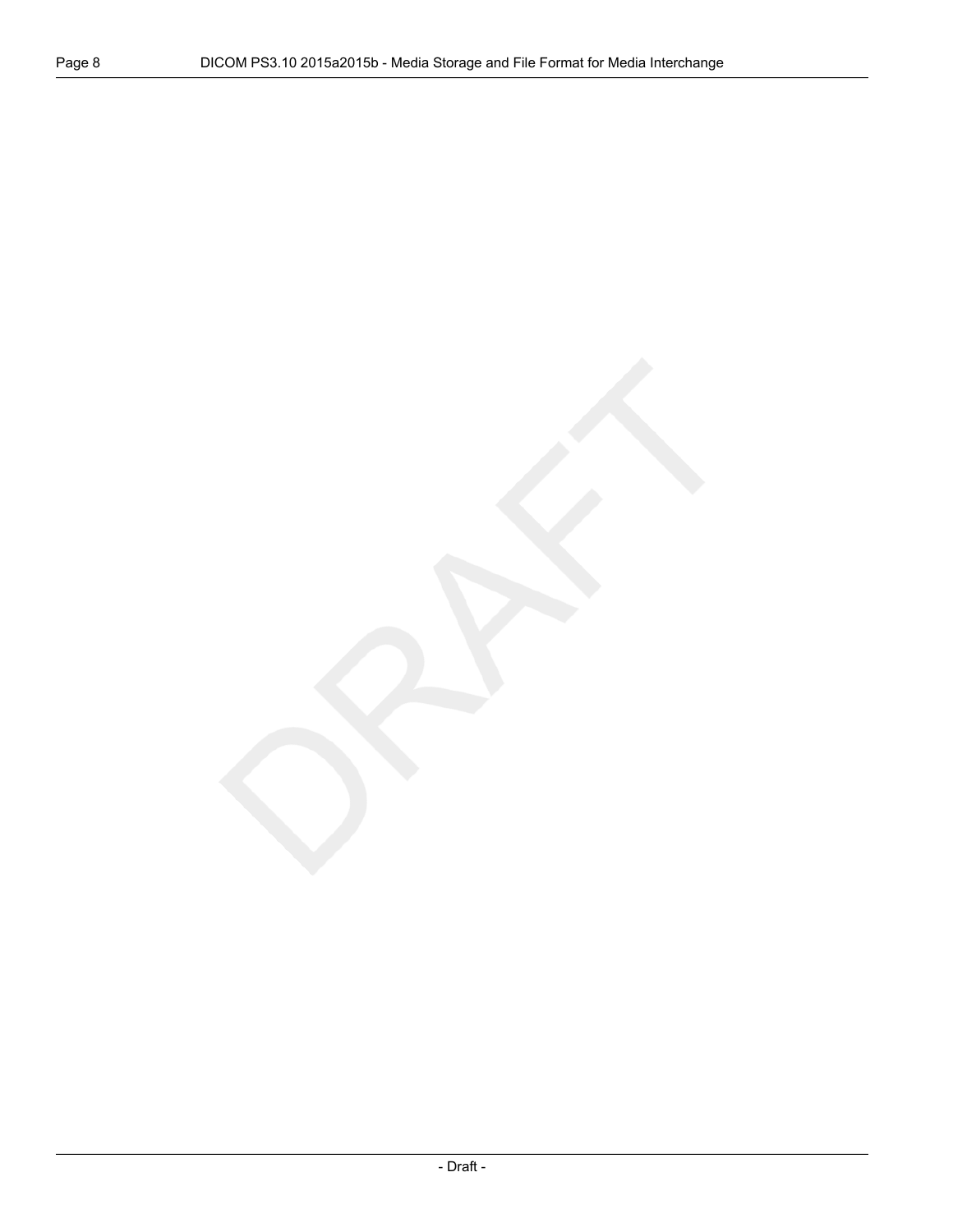## <span id="page-8-0"></span>**Notice and Disclaimer**

The information in this publication was considered technically sound by the consensus of persons engaged in the development and approval of the document at the time it was developed. Consensus does not necessarily mean that there is unanimous agreement among every person participating in the development of this document.

NEMA standards and guideline publications, of which the document contained herein is one, are developed through a voluntary consensus standards development process. This process brings together volunteers and/or seeks out the views of persons who have an interest in the topic covered by this publication. While NEMA administers the process and establishes rules to promote fairness in the development of consensus, it does not write the document and it does not independently test, evaluate, or verify the accuracy or completeness of any information or the soundness of any judgments contained in its standards and guideline publications.

NEMA disclaims liability for any personal injury, property, or other damages of any nature whatsoever, whether special, indirect, consequential, or compensatory, directly or indirectly resulting from the publication, use of, application, or reliance on this document. NEMA disclaims and makes no guaranty or warranty, expressed or implied, as to the accuracy or completeness of any information published herein, and disclaims and makes no warranty that the information in this document will fulfill any of your particular purposes or needs. NEMA does not undertake to guarantee the performance of any individual manufacturer or seller's products or services by virtue of this standard or guide.

In publishing and making this document available, NEMA is not undertaking to render professional or other services for or on behalf of any person or entity, nor is NEMA undertaking to perform any duty owed by any person or entity to someone else. Anyone using this document should rely on his or her own independent judgment or, as appropriate, seek the advice of a competent professional in determining the exercise of reasonable care in any given circumstances. Information and other standards on the topic covered by this publication may be available from other sources, which the user may wish to consult for additional views or information not covered by this publication.

NEMA has no power, nor does it undertake to police or enforce compliance with the contents of this document. NEMA does not certify, test, or inspect products, designs, or installations for safety or health purposes. Any certification or other statement of compliance with any health or safety-related information in this document shall not be attributable to NEMA and is solely the responsibility of the certifier or maker of the statement.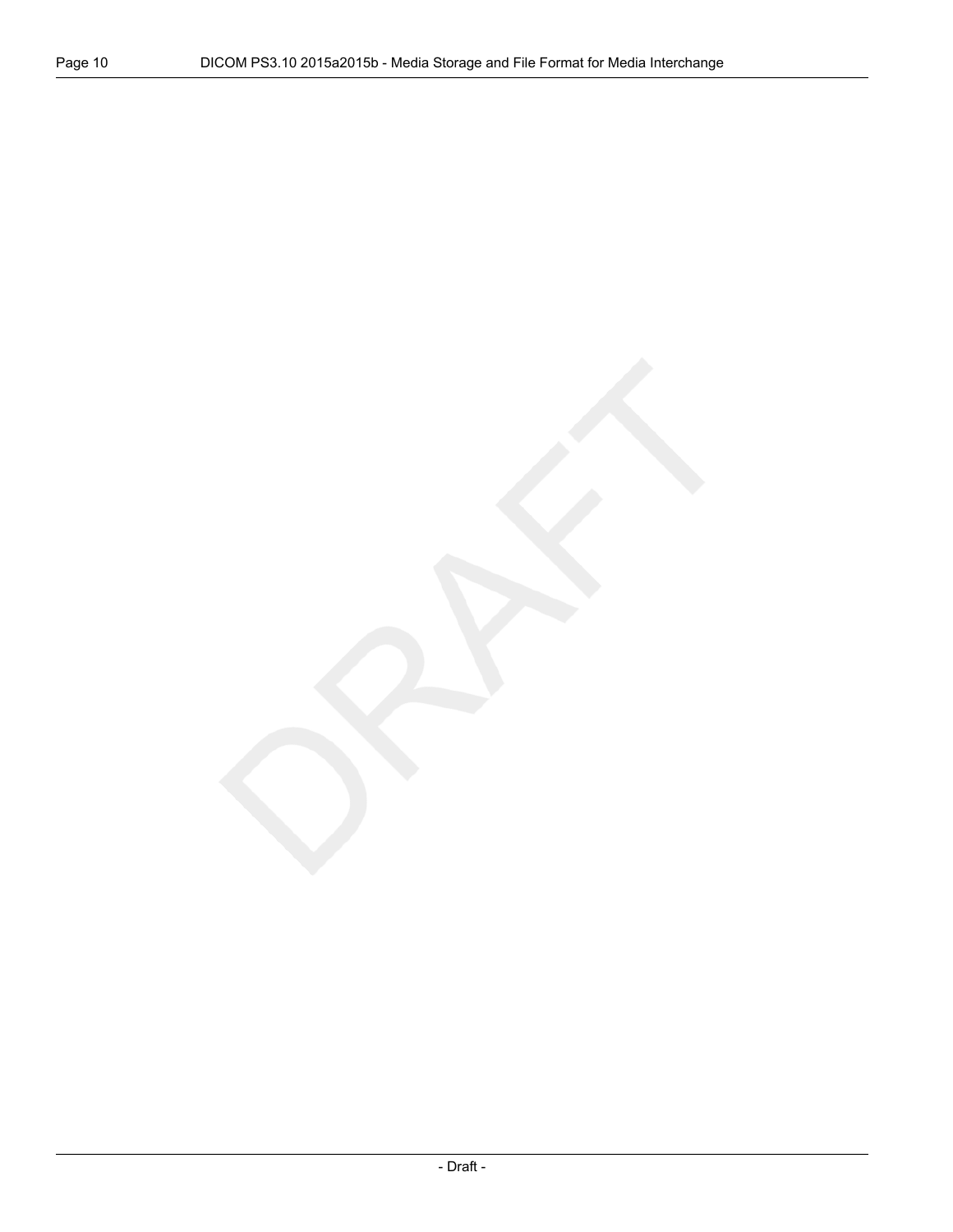## <span id="page-10-0"></span>**Foreword**

This DICOM Standard was developed according to the procedures of the DICOM Standards Committee.

The DICOM Standard is structured as a multi-part document using the guidelines established in [ISO/IEC [Directives,](#page-14-2) Part 3].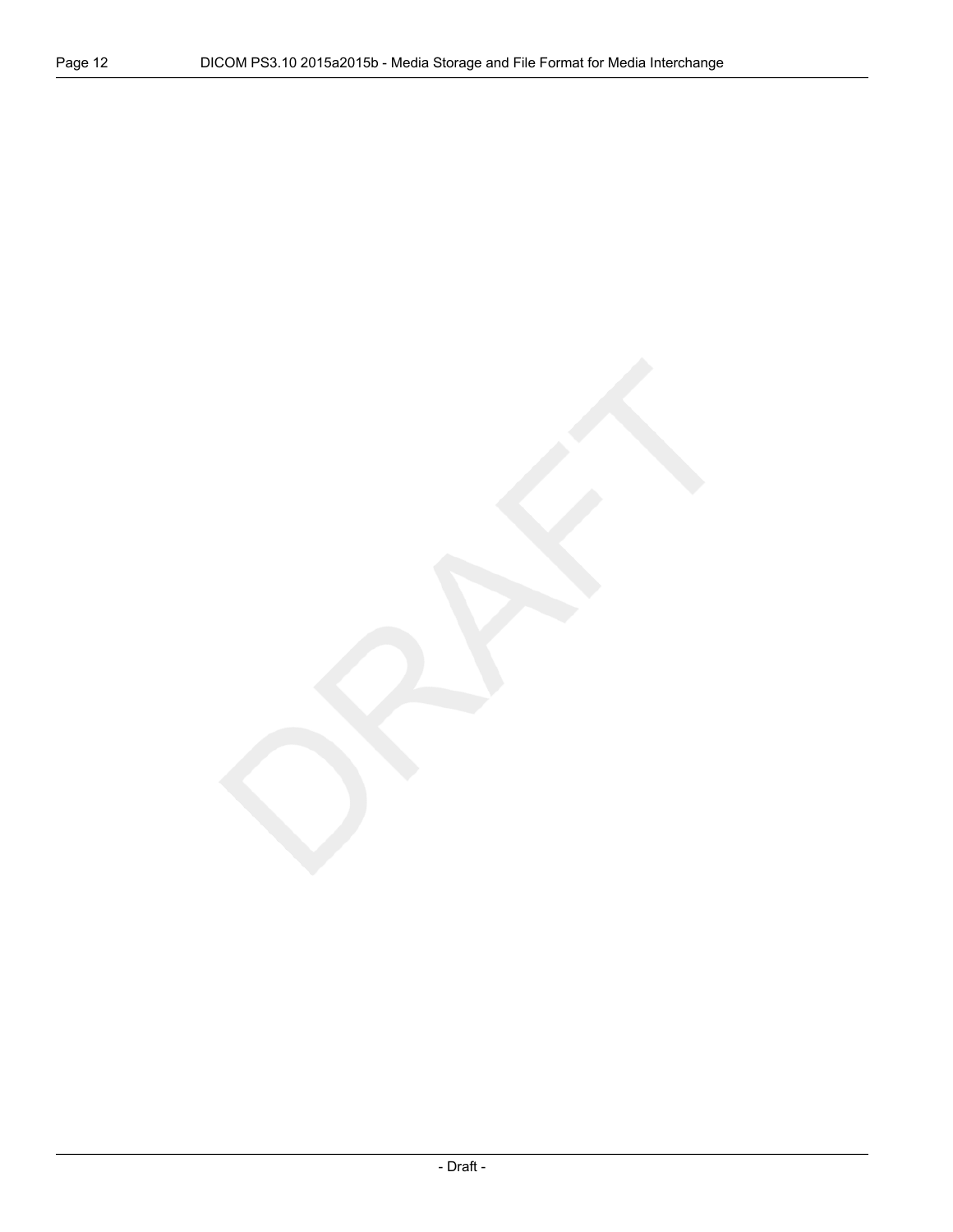## <span id="page-12-0"></span>**1 Scope and Field of Application**

This Part of the DICOM Standard specifies a general model for the storage of Medical Imaging information on removable media. The purpose of this Part is to provide a framework allowing the interchange of various types of medical images and related information on a broad range of physical storage media.

This Part specifies:

- a. a layered model for the storage of medical images and related information on storage media. This model introduces the concept of Media Storage Application Profiles, which specify application specific subsets of the DICOM Standard to which a Media Storage implementation may claim conformance. Such a conformance applies only to the writing, reading and updating of the content of storage media. Specific Application Profiles are not included in this Part but in [PS3.11](part11.pdf#PS3.11);
- b. a DICOM File Format supporting the encapsulation of any Information Object Definition;
- c. a Secure DICOM File Format supporting the encapsulation of a DICOM File Format in a cryptographic envelope;
- d. a DICOM File Service providing independence from the underlying media format and physical media. The policies specific to the DICOMDIR file used to store the Media Storage Directory Service/Object Pair Class are also addressed.

This Part is related to other parts of the DICOM Standard in that:

- [PS3.2](part02.pdf#PS3.2), Conformance, specifies the requirements that shall be met to achieve DICOM Conformance in Media Storage;
- [PS3.3](part03.pdf#PS3.3), Information Object Definitions, specifies a number of Information Object Definitions (e.g., various types of images) that may be used in conjunction with this part;
- [PS3.4](part04.pdf#PS3.4), builds upon this part to define the Media Storage Service Class;
- [PS3.5](part05.pdf#PS3.5), Data Structure and Encoding, addresses the encoding rules necessary to construct a Data Set that is encapsulated in a file as specified in this part;
- [PS3.6](part06.pdf#PS3.6), Data Dictionary, contains a registry by Tag of all Data Elements related to the Attributes of Information Objects defined in [PS3.3](part03.pdf#PS3.3). This index includes the Value Representation and Value Multiplicity for each Data Element;
- [PS3.11](part11.pdf#PS3.11), Media Storage Application Profiles standardizes a number of choices related to a specific clinical need (selection of a Physical Medium and Media Format as well as specific Service/Object Pair Classes). It aims at facilitating the interoperability between implementations that claim conformance to the same Application Profile. [PS3.11](part11.pdf#PS3.11) is intended to be extended as the clinical needs for Media Storage Interchange evolve;
- [PS3.12](part12.pdf#PS3.12), Media Formats and Physical Media for Data Interchange, defines a number of selected Physical Medium and corresponding Media Formats. These Media Formats and Physical Medium selections are referenced by one or more of the Application Profiles of [PS3.11](part11.pdf#PS3.11). [PS3.12](part12.pdf#PS3.12) is intended to be extended as the technologies related to Physical Medium evolve.
- [PS3.15](part15.pdf#PS3.15), Security Profiles defines a number of profiles for use with Secure DICOM Media Storage Application Profiles. The Media Storage Security Profiles specify the cryptographic techniques to be used for each Secure DICOM File in a Secure Media Storage Application Profile.

PS3.10 lays a foundation for open Media Interchange by standardizing an overall architecture and addressing some of the major barriers to interoperability: the definition of a DICOM File Format, a DICOM File Service and the policies associated with a Media Storage Directory structure.

Note

[PS3.3](part03.pdf#PS3.3) specifies a general medical imaging Basic Directory Information Object Definition and [PS3.4](part04.pdf#PS3.4) specifies the corresponding Media Storage Directory SOP Class that is a member of the Media Storage Service Class.

Adherence to the provisions of PS3.10 by implementations reading, writing or updating Storage Media represents a key foundation for open Storage Media Interchange. However, it is only with the selection of standard Physical Media and corresponding Media Formats in [PS3.12](part12.pdf#PS3.12) and the use of specific Application Profiles in [PS3.11](part11.pdf#PS3.11) that effective Media Storage Interchange interoperability is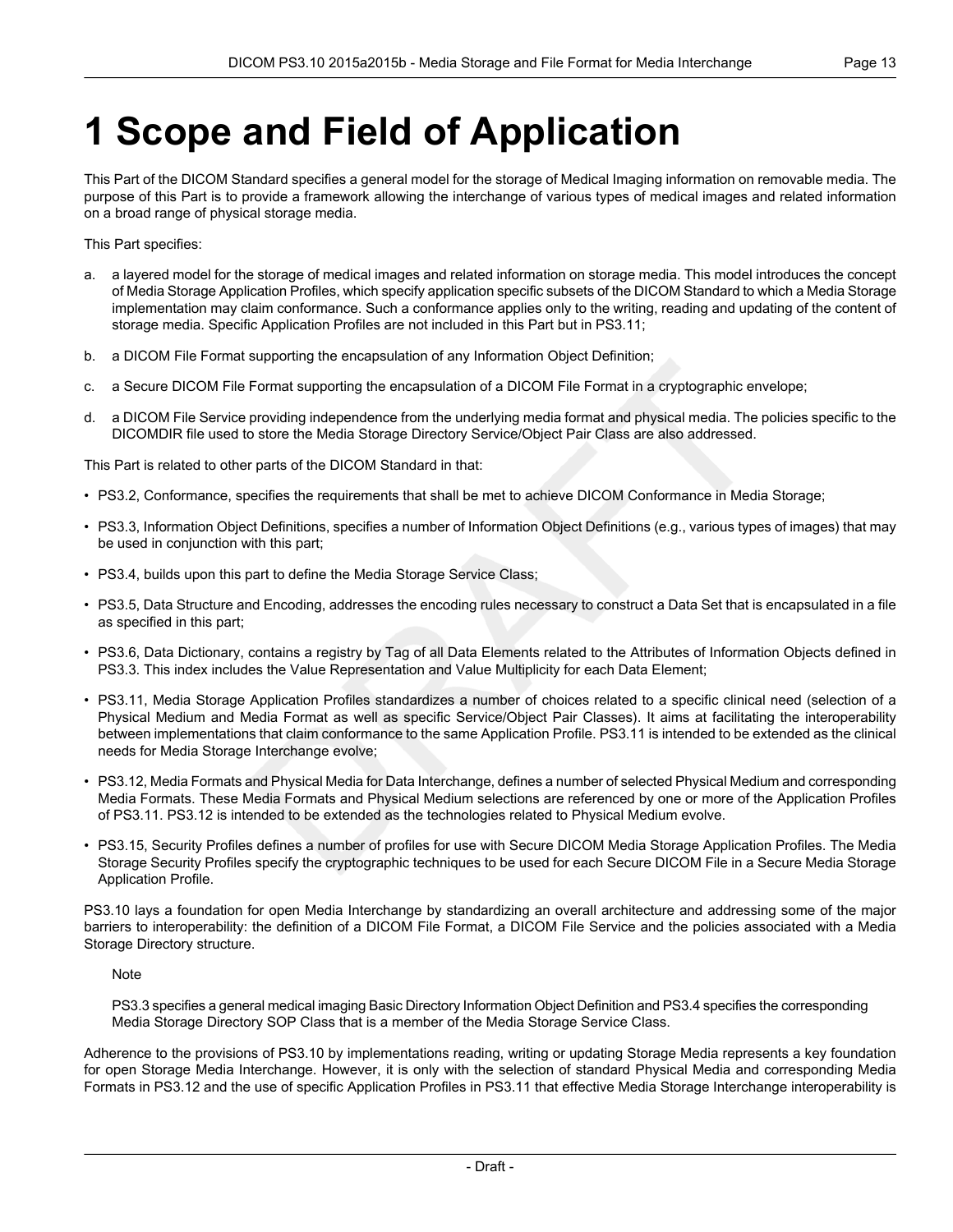achieved. Therefore, claiming conformance to PS3.10 only, is not a valid DICOM Conformance Statement. DICOM Media Storage Conformance shall be made in relation to a [PS3.11](part11.pdf#PS3.11) Application Profile according to the framework defined by [PS3.2.](part02.pdf#PS3.2)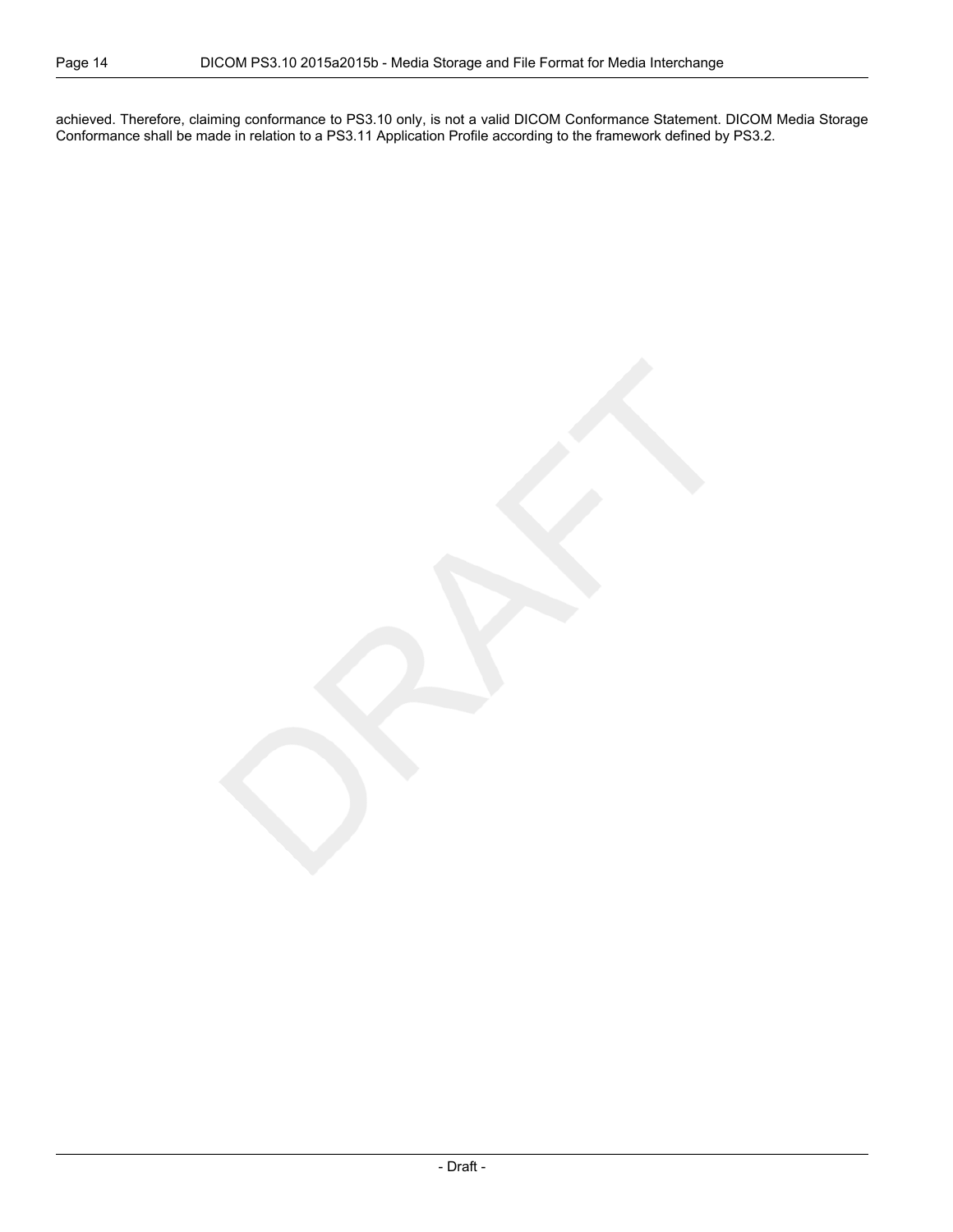# <span id="page-14-0"></span>**2 References**

## <span id="page-14-1"></span>**2.1 Normative References**

The following standards contain provisions that, through reference in this text, constitute provisions of this Standard. At the time of publication, the editions indicated were valid. All standards are subject to revision, and parties to agreements based on this Standard are encouraged to investigate the possibilities of applying the most recent editions of the standards indicated below.

<span id="page-14-2"></span>[ISO/IEC Directives, Part 3] ISO/IEC. 1989. *Drafting and presentation of International Standards*.

ISO 7498-1, Information Processing Systems - Open Systems Interconnection - Basic Reference Model.

ISO 7498-2, Information processing systems - Open Systems Interconnection - Basic reference Model - Part 2: Security Architecture

ISO/TR 8509, Information Processing Systems - Open Systems Interconnection - Service Conventions

ISO 8822, Information Processing Systems - Open Systems Interconnection - Connection-Oriented Presentation Service Definition.

ISO 8859, Information Processing - 8-bit single-byte coded graphic character sets - Part 1: Latin Alphabet No. 1

RFC-3369, Cryptographic Message Syntax, August 2002

RFC 2557 MIME Encapsulation of Aggregate Documents, such as HTML (MHTML)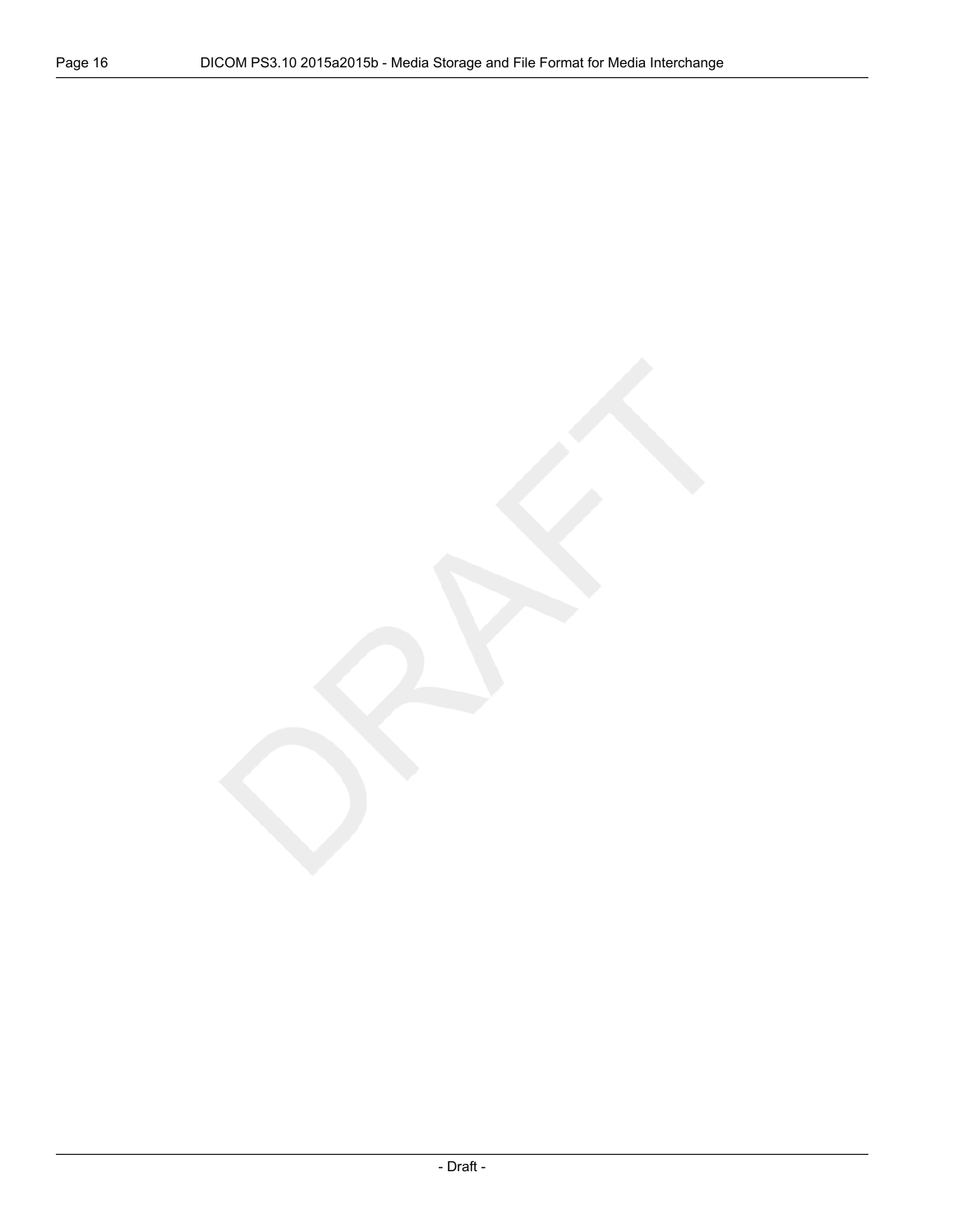## <span id="page-16-0"></span>**3 Definitions**

<span id="page-16-1"></span>For the purposes of this Standard the following definitions apply.

## **3.1 Reference Model Definitions**

This Part of the Standard is based on the concepts developed in ISO 7498-1 and makes use of the following terms defined in it:

- a. Application Entity;
- b. Application Process;
- c. Service or Layer Service;
- d. Transfer Syntax.

This Part of the Standard makes use of the following terms defined in ISO 7498-2:

a. Data Confidentiality

Note

The definition is "the property that information is not made available or disclosed to unauthorized individuals, entities or processes."

b. Data Origin Authentication

**Note** 

The definition is "the corroboration that the source of data received is as claimed."

<span id="page-16-2"></span>c. Data Integrity

Note

The definition is "the property that data has not been altered or destroyed in an unauthorized manner."

## **3.2 Service Conventions Definitions**

<span id="page-16-3"></span>This Part of the Standard makes use of the following terms defined in ISO/TR 8509:

- a. Service Provider;
- b. Service User.

## **3.3 Presentation Service Definitions**

<span id="page-16-4"></span>This Part of the Standard makes use of the following terms defined in ISO 8822:

- a. Abstract Syntax;
- b. Abstract Syntax Name.

## **3.4 DICOM Introduction and Overview Definitions**

This Part of the Standard makes use of the following terms defined in [PS3.1:](part01.pdf#PS3.1)

a. Attribute.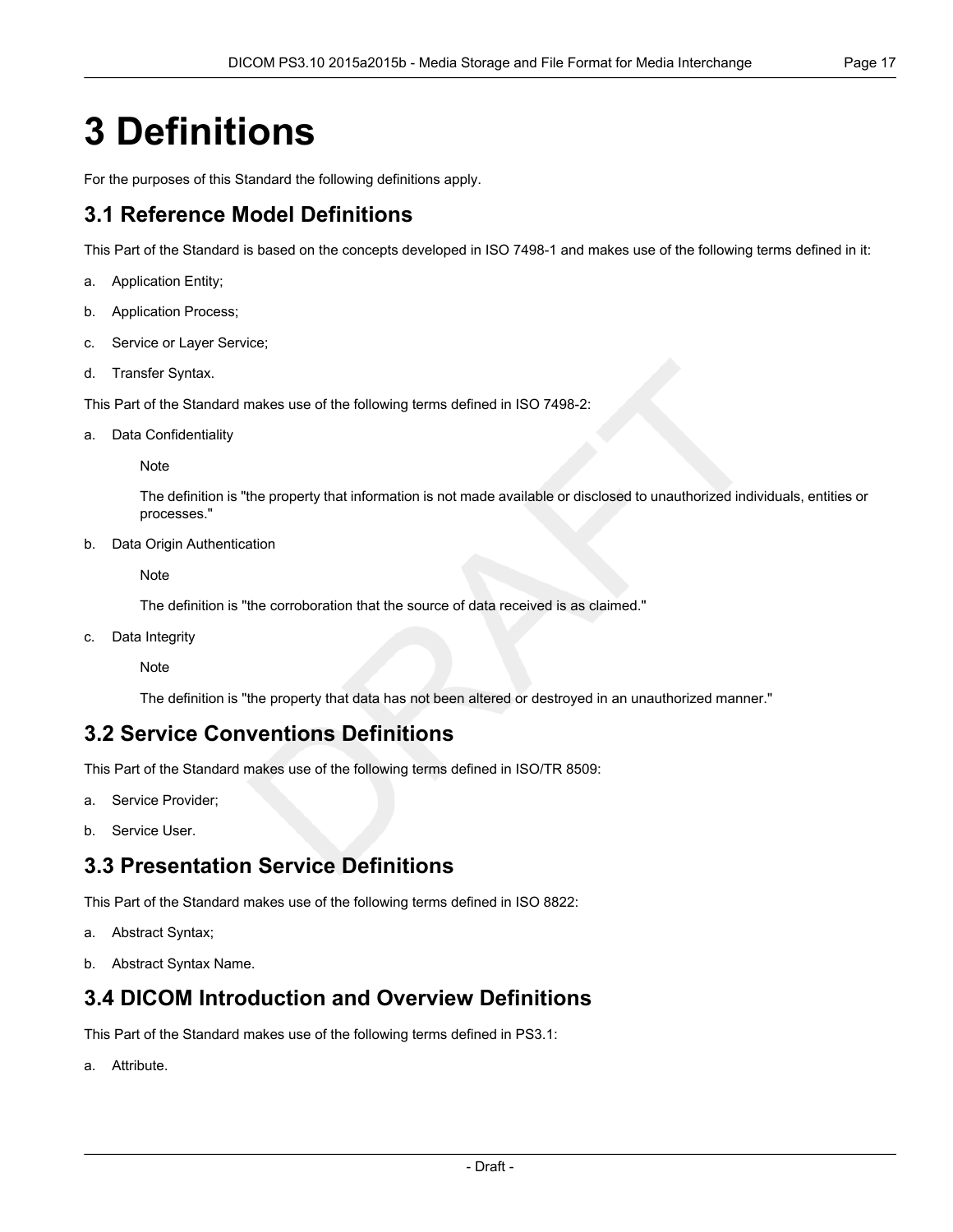## <span id="page-17-0"></span>**3.5 DICOM Information Object Definitions**

This Part of the Standard makes use of the following terms defined in [PS3.3:](part03.pdf#PS3.3)

<span id="page-17-1"></span>a. Information Object Definition.

## **3.6 DICOM Data Structure and Encoding Definitions**

This Part of the Standard makes use of the following terms defined in [PS3.5:](part05.pdf#PS3.5)

- a. Data Element;
- b. Data Set;
- c. Data Element Type;
- d. Value;
- <span id="page-17-2"></span>e. Value Multiplicity;
- f. Value Representation;

## **3.7 DICOM Message Exchange Definitions**

This Part of the Standard makes use of the following terms defined in [PS3.7:](part07.pdf#PS3.7)

- a. Service Object Pair (SOP) Class;
- <span id="page-17-3"></span>b. Service Object Pair (SOP) Instance;
- c. Implementation Class UID.

### **3.8 DICOM Media Storage and File Format Definitions**

The following definitions are commonly used in this Part of the Standard:

| <b>Application Profile</b> | A Media Storage Application Profile defines a selection of choices at the various layers of the<br>DICOM Media Storage Model that are applicable to a specific need or context in which the media<br>interchange is intended to be performed.                                              |
|----------------------------|--------------------------------------------------------------------------------------------------------------------------------------------------------------------------------------------------------------------------------------------------------------------------------------------|
| <b>DICOM File Service</b>  | The DICOM File Service specifies a minimum abstract view of files to be provided by the Media<br>Format Layer. Constraining access to the content of files by the Application Entities through such<br>a DICOM File Service boundary ensures Media Format and Physical Media independence. |
| <b>DICOM File</b>          | A DICOM File is a File with a content formatted according to the requirements of this Part of the<br>DICOM Standard. In particular such files shall contain, the File Meta Information and a properly<br>formatted Data Set.                                                               |
| <b>DICOMDIR File</b>       | A unique and mandatory DICOM File within a File-set that contains the Media Storage Directory<br>SOP Class. This File is given a single component File ID, DICOMDIR.                                                                                                                       |
| <b>File</b>                | A File is an ordered string of zero or more bytes, where the first byte is at the beginning of the file<br>and the last byte at the end of the File. Files are identified by a unique File ID and may by written,<br>read and/or deleted.                                                  |
| File ID                    | Files are identified by a File ID that is unique within the context of the File-set they belong to. A<br>set of ordered File ID Components (up to a maximum of eight) forms a File ID.                                                                                                     |
| <b>File ID Component</b>   | A string of one to eight characters of a defined character set.                                                                                                                                                                                                                            |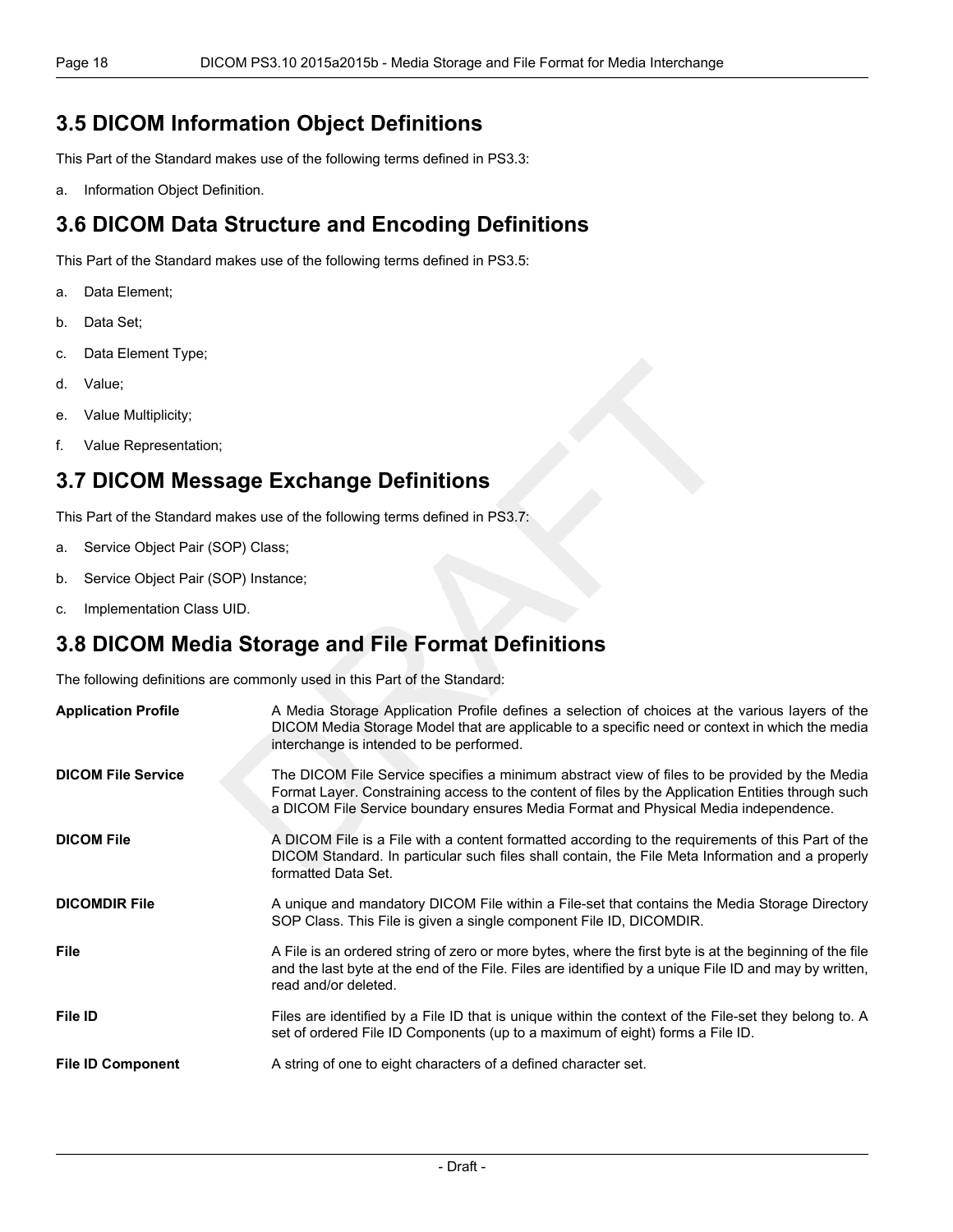| <b>File Meta Information</b>                              | The File Meta Information includes identifying information on the encapsulated Data Set. It is a<br>mandatory header at the beginning of every DICOM File.                                                                                                       |
|-----------------------------------------------------------|------------------------------------------------------------------------------------------------------------------------------------------------------------------------------------------------------------------------------------------------------------------|
| <b>File-set</b>                                           | A File-set is a collection of DICOM Files (and possibly non-DICOM Files) that share a common<br>naming space within which File IDs are unique.                                                                                                                   |
| <b>File-set Creator</b>                                   | An Application Entity that creates the DICOMDIR File (see Section 8.6) and zero or more DICOM<br>Files.                                                                                                                                                          |
| <b>File-set Reader</b>                                    | An Application Entity that accesses one or more files in a File-set.                                                                                                                                                                                             |
| <b>File-set Updater</b>                                   | An Application Entity that accesses Files, creates additional Files, or deletes existing Files in a<br>File-set. A File-set Updater makes the appropriate alterations to the DICOMDIR file reflecting the<br>additions or deletions.                             |
| <b>DICOM File Format</b>                                  | The DICOM File Format provides a means to encapsulate in a File the Data Set representing a<br>SOP Instance related to a DICOM Information Object.                                                                                                               |
| <b>Media Format</b>                                       | Data structures and associated policies that organize the bit streams defined by the Physical Media<br>format into data file structures and associated file directories.                                                                                         |
| <b>Media Storage Model</b>                                | The DICOM Media Storage Model pertains to the data structures used at different layers to achieve<br>interoperability through media interchange.                                                                                                                 |
| <b>Media Storage Services</b>                             | DICOM Media Storage Services define a set of operations with media that facilitate storage to and<br>retrieval from the media of DICOM SOP Instances.                                                                                                            |
| <b>Physical Media</b>                                     | A piece of material with recording capabilities for streams of bits. Characteristics of a Physical<br>Media include form factor, mechanical characteristics, recording properties and rules for recording<br>and organizing bit streams in accessible structures |
| <b>Secure DICOM File</b>                                  | A DICOM File that is encapsulated with the Cryptographic Message Syntax specified in RFC 2630.                                                                                                                                                                   |
| <b>Secure File-set</b>                                    | A File-set in which all DICOM Files are Secure DICOM Files.                                                                                                                                                                                                      |
| <b>Secure Media Storage</b><br><b>Application Profile</b> | A DICOM Media Storage Application Profile that requires a Secure File-set.                                                                                                                                                                                       |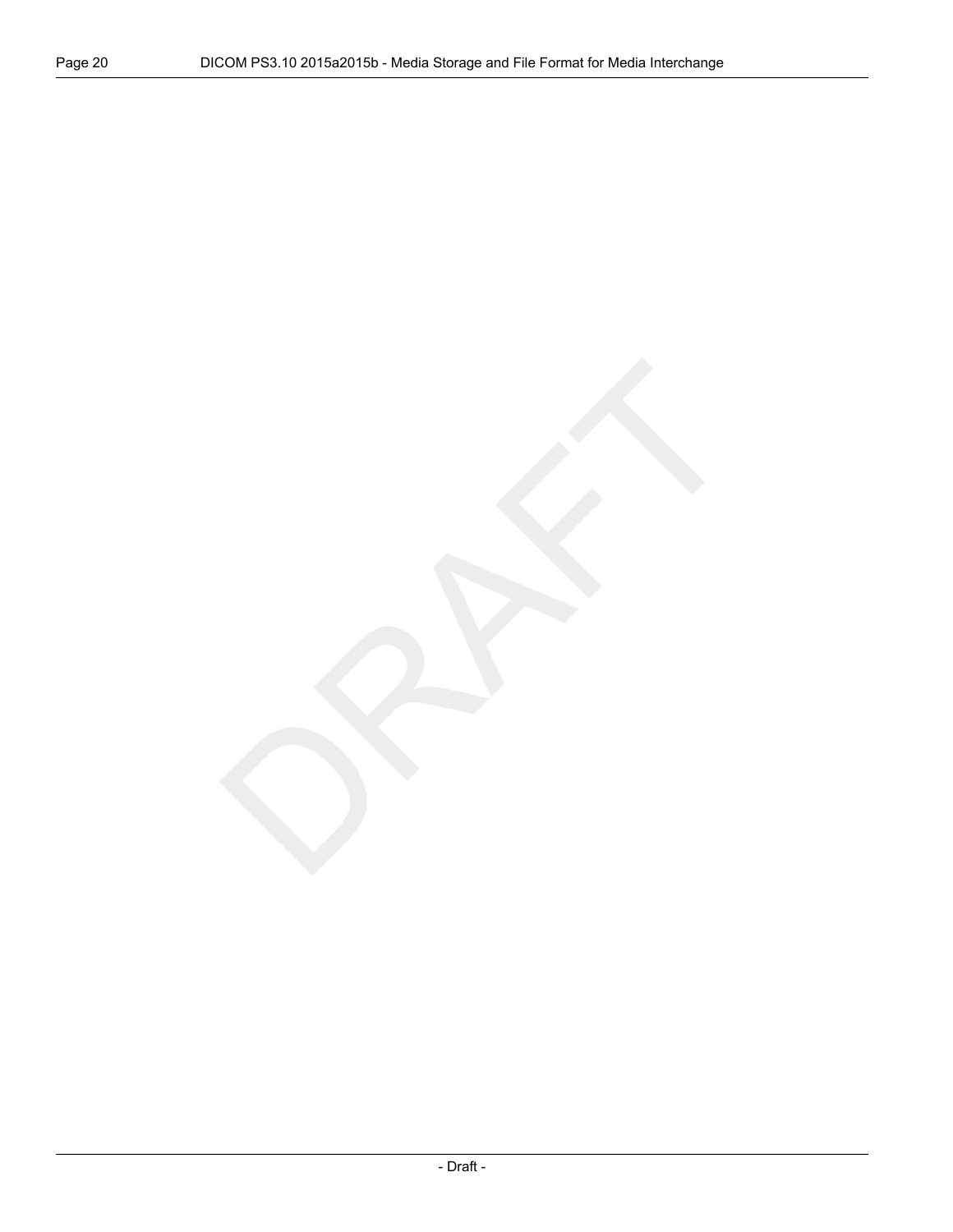# <span id="page-20-0"></span>**4 Symbols and Abbreviations**

The following symbols and abbreviations are used in this Part of the Standard.

| <b>ACC</b>        | American College of Cardiology                                                   |
|-------------------|----------------------------------------------------------------------------------|
| <b>ACR</b>        | American College of Radiology                                                    |
| <b>ASCII</b>      | American Standard Code for Information Interchange                               |
| AE                | <b>Application Entity</b>                                                        |
| <b>ANSI</b>       | American National Standards Institute                                            |
| <b>CEN/TC/251</b> | Comite Europeen de Normalisation - Technical Committee 251 - Medical Informatics |
| <b>DICOM</b>      | Digital Imaging and Communications in Medicine                                   |
| <b>FSC</b>        | File-set Creator                                                                 |
| <b>FSR</b>        | File-set Reader                                                                  |
| <b>FSU</b>        | File-set Updater                                                                 |
| HL7               | Health Level 7                                                                   |
| <b>HTML</b>       | Hypertext Transfer Markup Language                                               |
| <b>IEEE</b>       | Institute of Electrical and Electronics Engineers                                |
| <b>ISO</b>        | International Standards Organization                                             |
| ID                | Identifier                                                                       |
| <b>IOD</b>        | Information Object Definition                                                    |
| <b>JIRA</b>       | Japan Medical Imaging and Radiological Systems Industries Association            |
| MIME              | Multipurpose Internet Mail Extensions                                            |
| <b>NEMA</b>       | National Electrical Manufacturers Association                                    |
| OSI               | Open Systems Interconnection                                                     |
| <b>SOP</b>        | Service-Object Pair                                                              |
| <b>TCP/IP</b>     | <b>Transmission Control Protocol/Internet Protocol</b>                           |
| <b>UID</b>        | Unique Identifier                                                                |
| <b>VR</b>         | Value Representation                                                             |
| XML               | Extensible Markup Language                                                       |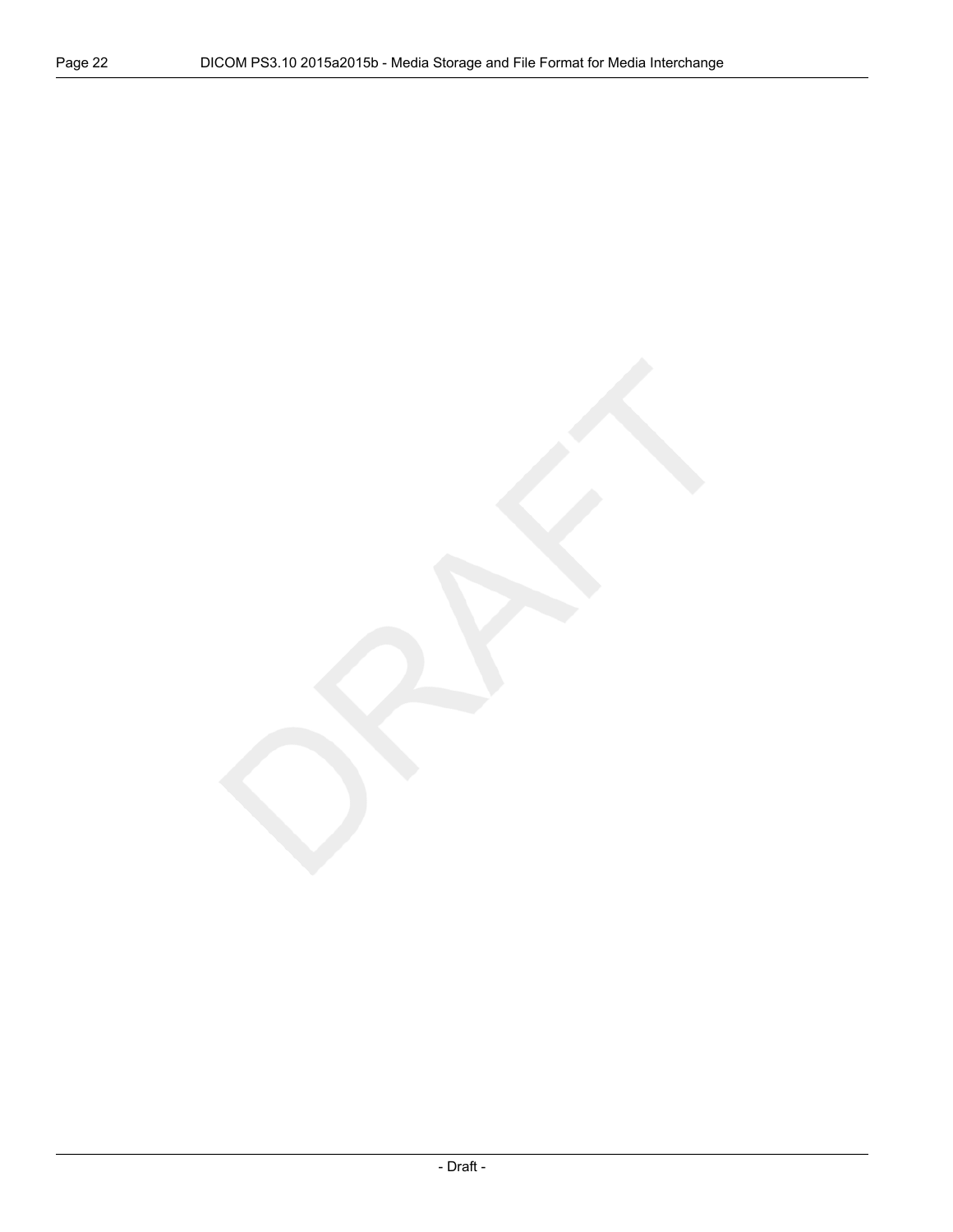# <span id="page-22-0"></span>**5 Conventions**

Words are capitalized in this document to help the reader understand that these words have been previously defined in Section 3 of this document and are to be interpreted with that meaning.

A Tag is represented as (gggg,eeee), where gggg equates to the Group Number and eeee equates to the Element Number within that Group. Tags are represented in hexadecimal notation as specified in [PS3.5.](part05.pdf#PS3.5).

Attributes of File Meta Information are assigned a Type that indicates if a specific Attribute is required depending on the Media Storage Services. The following Type designations are derived from the [PS3.5](part05.pdf#PS3.5) designations but take into account the Media Storage environment:

- Type 1: Such Attributes shall be present with an explicit Value in files created by File-set Creators and File-set Updaters. They shall be supported by File-set Readers and File-set Updaters;
- Type 1C: Such Attributes shall be present with an explicit Value in Files created by File-set Creators and File-set Updaters if the specified condition is met. They shall be supported by File-set Readers and File-set Updaters.
- Type 2: Such Attributes shall be present with an explicit Value or with a zero-length Value if unknown, in Files created by File-set Creators and File-set Updaters. They shall be supported by File-set Readers and File-set Updaters;
- Type 2C: Such Attributes shall be present with an explicit Value or with a zero-length if unknown, in Files created by File-set Creators and File-set Updaters if the specified condition is met. They shall be supported by File-set Readers and File-set Updaters;
- Type 3: Such Attributes may be present with an explicit Value or a zero-length Value in Files created by File-set Creators and Fileset Updaters. They may be supported or ignored by File-set Readers and File-set Updaters.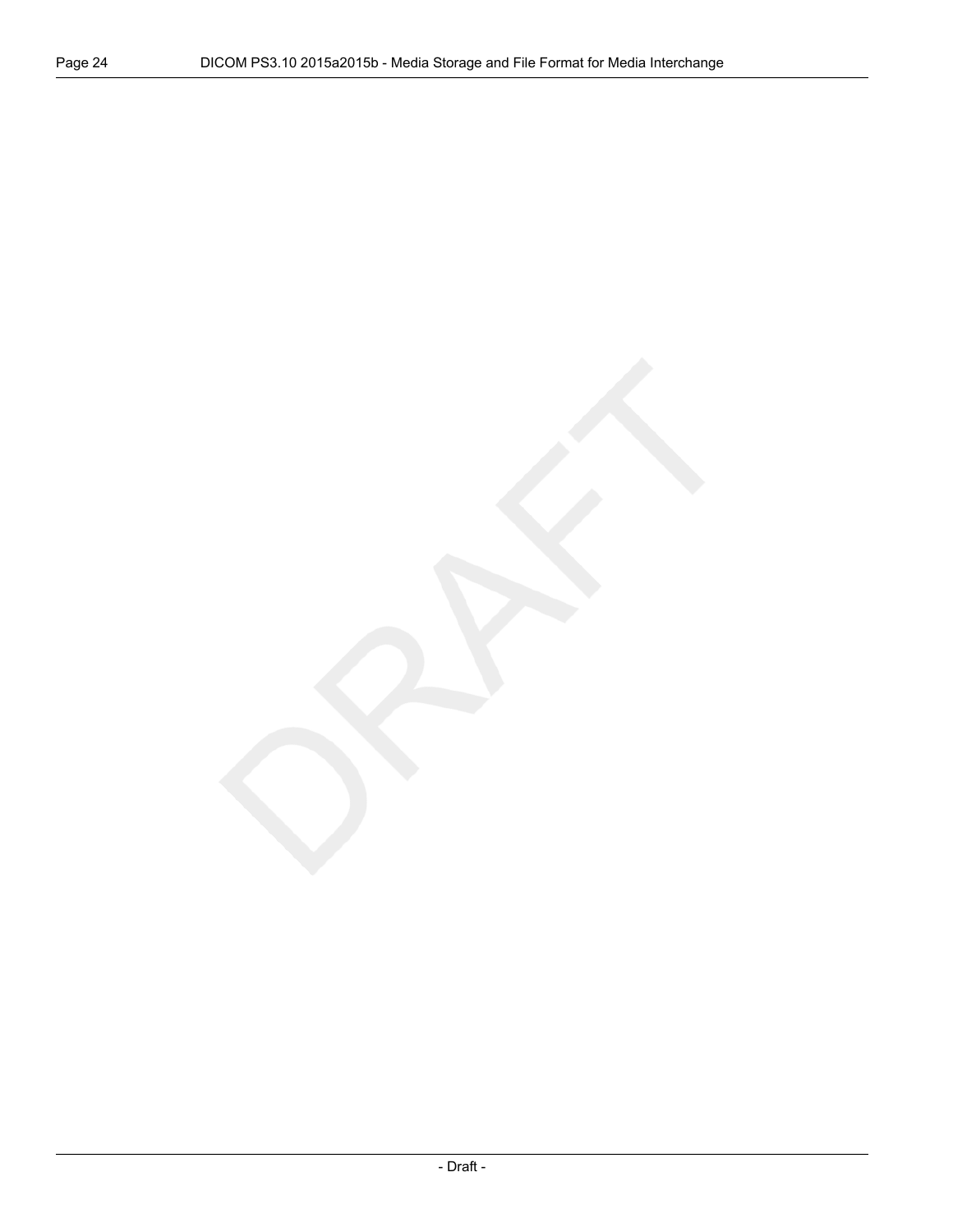# <span id="page-24-0"></span>**6 DICOM Models for Media Storage**

This section defines the DICOM Media Storage Model used by DICOM Application Entities for the purpose of communication through the interchange of removable storage media. Specifically, this Section provides a model to clarify a number of concepts for digital imaging and communications and introduces key terms used throughout the DICOM Standard. This model has been used to partition the DICOM Standard into separate parts related to storage media interchange.

## <span id="page-24-1"></span>**6.1 General DICOM Communication Model**

[Figure](#page-24-3) 6.1-1 presents the general communication model of DICOM that spans network and storage media interchange communications. The DICOM Application Entities may rely on either one of the following boundaries:

- a. the OSI Upper Layer Service, which provides independence from specific physical networking communication support
- <span id="page-24-3"></span>b. the DICOM File Service, which provides access to Storage Media independently from specific physical media storage formats and file structures.





## <span id="page-24-2"></span>**6.2 The DICOM Media Storage Model**

The DICOM Media Storage Model is presented by [Figure](#page-25-2) 6.2-1 and expands on the General DICOM Communication Model introduced earlier in [Section](#page-24-1) 6.1.

The DICOM Media Storage Model focuses on the aspects directly related to data interchange through removable storage media. It pertains to the data structures and associated rules used at different layers to achieve interoperability through media interchange. The Services identified in this Model are simple boundaries between functional layers.

#### Note

It is not within the scope of this Standard to specify Application Programming Interfaces at these boundaries.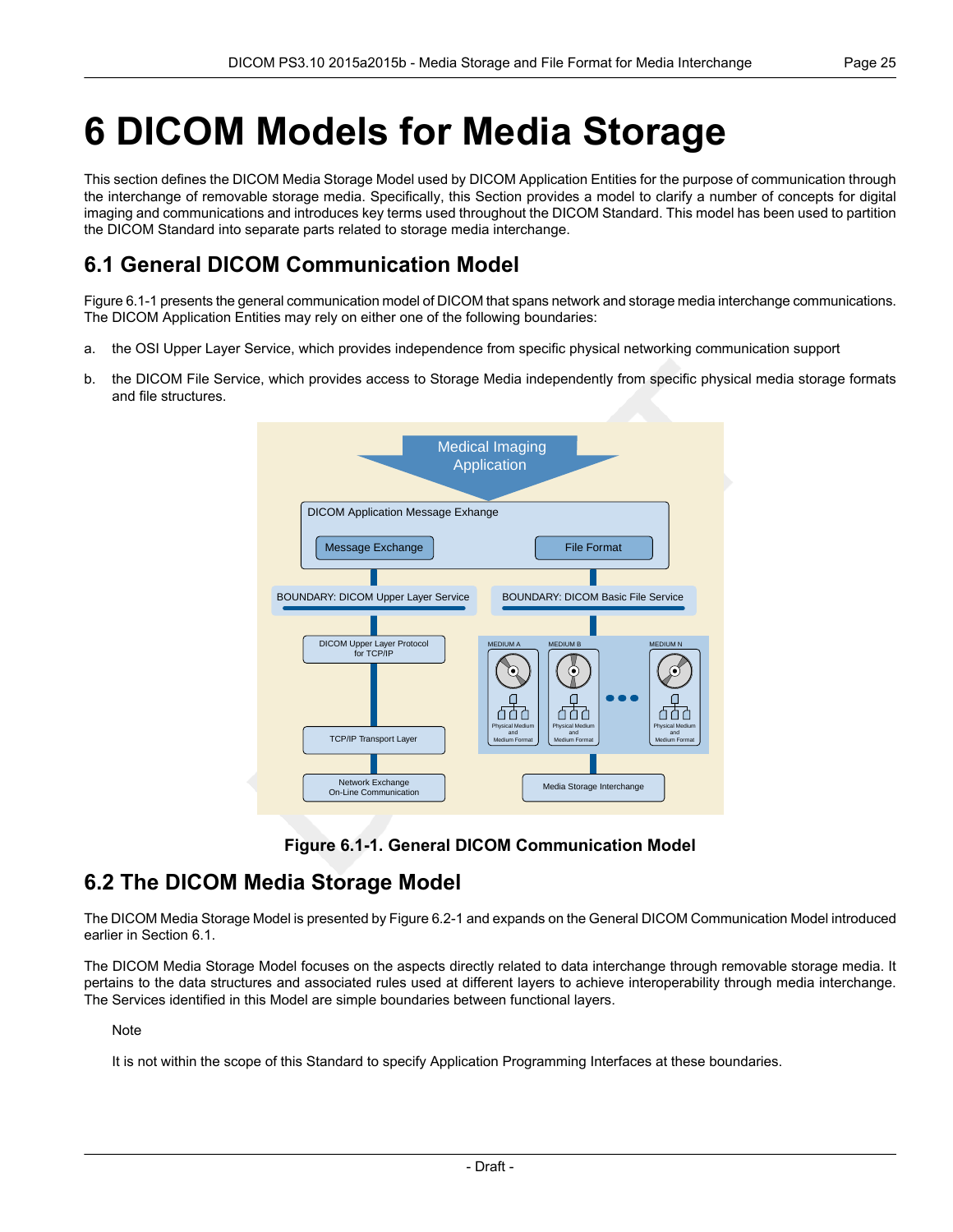<span id="page-25-2"></span>

| <b>BOUNDARY: Application Services</b><br>Relies on DICOM info; Objects and Media Storage Service Classes           | Abstract services providing access to the data structures of the underlying layer;                                                                                  |
|--------------------------------------------------------------------------------------------------------------------|---------------------------------------------------------------------------------------------------------------------------------------------------------------------|
| <b>DICOM Data Format Layer</b>                                                                                     | <b>DICOM File Format</b><br><b>Basic Directory</b><br>Service / Object Pairs;<br>Application-specific<br><b>Information Objects</b><br>(e.g. Images, Results, etc.) |
| <b>BOUNDARY: DICOM File Services</b><br>Ensures media format and physical media independence<br>Media Format Layer | Abstract services providing access to the data structures of the underlying layer;                                                                                  |
| Data structures of a file system,<br>may be physical media-specific                                                | <b>MEDIUM B</b><br><b>MEDIUM A</b><br><b>MEDIUM N</b>                                                                                                               |
| <b>BOUNDARY: Physical Media Access Services</b><br>Physical Storage Media Specific                                 | Abstract services providing access to the data structures of the underlying layer;                                                                                  |
| Physical Media Format Layer<br>Physical Storage Media<br>Specifications (e.g., CDR,<br>90mm OD, 130mm OD, etc.)    | <b>MEDIUM B</b><br>MEDIUM A<br><b>MEDIUM N</b>                                                                                                                      |

#### **Figure 6.2-1. DICOM Media Storage Model**

<span id="page-25-0"></span>The DICOM Media Storage Model includes three layers, which are described in the following sections.

#### **6.2.1 Physical Media Layer**

Physical media characteristics are defined at the Physical Media Layer. Such characteristics include the physical media form factor, dimension, mechanical characteristics and recording properties. This Layer also defines the organization and grouping of the recorded bits.

Note

- <span id="page-25-1"></span>1. An example of a Physical Media Layer in the personal computer environment is the 3 1/2 inch floppy disk, double sided, high density.
- 2. The specification of one or more specific Physical Media for a given application is beyond the scope of this Part of the DICOM Standard. [PS3.12](part12.pdf#PS3.12) and its annexes specify several Physical Media choices. [PS3.11](part11.pdf#PS3.11) defines a number of Application Profiles that select specific Physical Media depending on the requirements of specific medical imaging applications.

#### **6.2.2 Media Format Layer**

At the Media Format Layer, Physical Media bit streams are organized into specific structures. Data file structures and associated directory structures are defined to allow efficient access and management of the physical media space.

**Note** 

This layer is often specific to a given operating system environment. An example of such a Media Format Layer definition associated with the 3 1/2 inch floppy disk are the data structures used by the operating systems of various personal computer file systems. [PS3.12](part12.pdf#PS3.12) and its annexes specify several Media Format choices.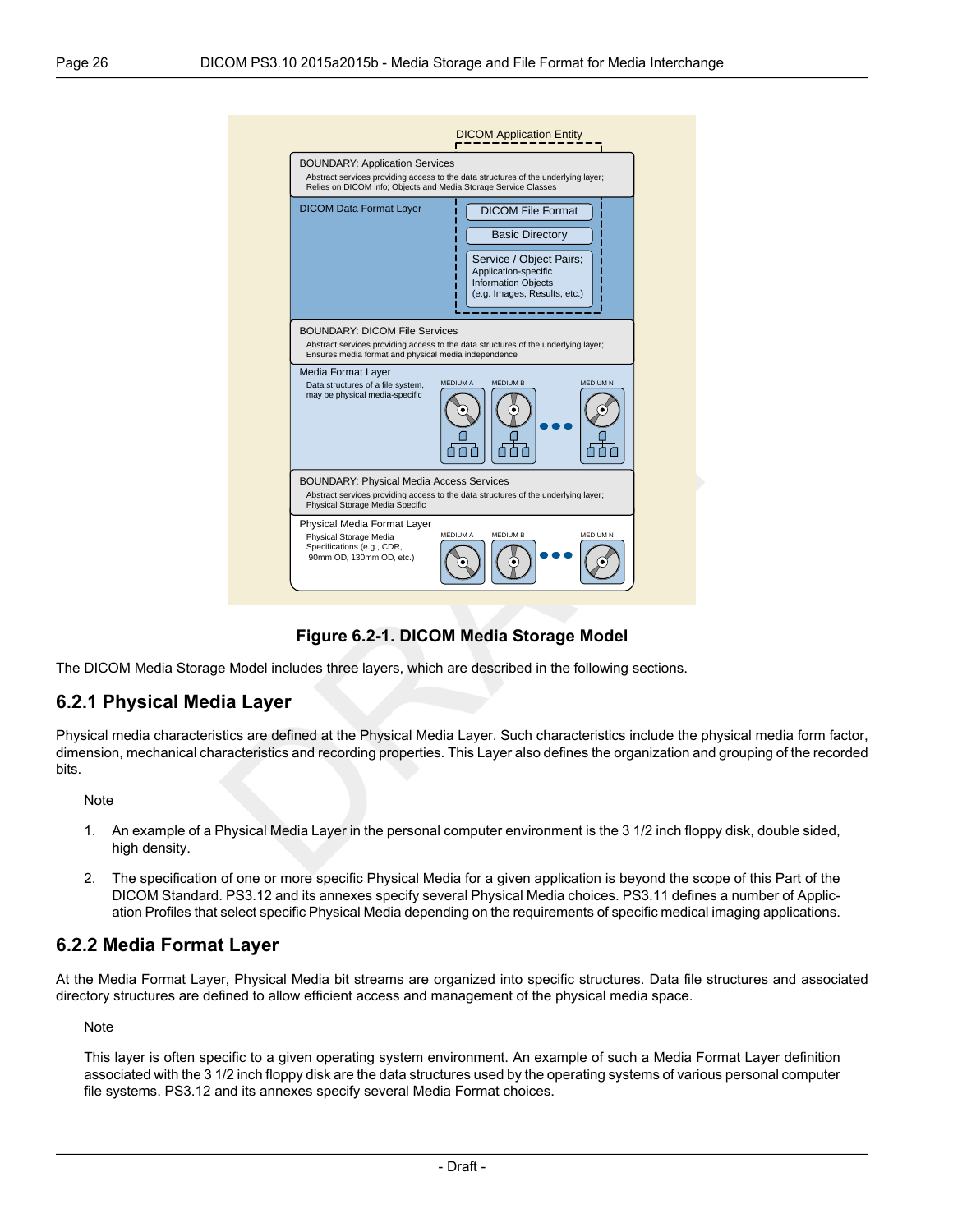Media Formats supported by the DICOM Standard are selected to support the minimum requirements specified by the DICOM File Service as specified in Section 8 of this Part. Constraining access to the File content through such a DICOM File Service ensures that the DICOM Data Format Layer is independent from Media Format and Physical Media selection.

### <span id="page-26-0"></span>**6.2.3 DICOM Data Format Layer**

The DICOM Data Format Layer includes four elements of specification:

- a. DICOM Media Storage SOP Classes and associated Information Object Definitions;
- b. The DICOM File Format;
- c. The Secure DICOM File Format;
- d. The DICOM Media Storage Directory SOP Class;
- <span id="page-26-1"></span>e. DICOM Media Storage Application Profiles;
- f. DICOM Security Profiles for Media Storage.

### **6.2.3.1 DICOM SOP Classes**

DICOM SOP Classes and associated Information Object Definitions (IODs) are used to convey specific medical imaging information at the Data Format Layer. SOP Classes and IODs used for Media Storage shall follow the framework established in [PS3.3](part03.pdf#PS3.3) and [PS3.4.](part04.pdf#PS3.4) Examples of such IODs are modality images, patient information, results, etc.

The use of DICOM IODs in conjunction with Media Storage Services forms a number of Media Storage Service Object Pair Classes or SOP Classes. Media Storage Services (e.g., read, write, delete, etc.) shall be performed through the DICOM File Service. The content of the resulting DICOM Files shall be formatted according to the DICOM File Format as specified below.

Note

- 1. The concept of a SOP Class in the Media Storage context is equivalent to the concept of SOP Class introduced in [PS3.3](part03.pdf#PS3.3) and [PS3.4](part04.pdf#PS3.4) for network related operations (DIMSE Operations).
- 2. Both Composite and Normalized IODs and SOP Classes may be used in the Media Storage context.

<span id="page-26-2"></span>[PS3.4](part04.pdf#PS3.4) defines a number of SOP Classes that may be used for Media Storage. These SOP Classes are based on DICOM Standard IODs that may be found in [PS3.3](part03.pdf#PS3.3).

The structure and encoding of a Data Set representing the data associated with a SOP Class shall follow [PS3.5.](part05.pdf#PS3.5) The specification of Transfer Syntaxes that may be used to encode such a Data Set, is also defined in [PS3.5.](part05.pdf#PS3.5)

## **6.2.3.2 Concept of the DICOM File Format**

The encapsulation of a DICOM Data Set in a File shall follow the specifications of Section 7 of this Part. These encapsulation rules define a DICOM File Format able to contain in a File any DICOM Data set. Files are identified by File IDs. No semantics shall be inferred from these File IDs, nor from their structure.

**Note** 

A medical imaging application acting as a creator of a DICOM File may use semantic information to generate a File ID, but readers of DICOM files should not rely on apparent semantic content of a File ID.

Data Set encapsulation shall be based on the DICOM File Service as specified in Section 8 of this Part.

Note

It is acceptable that a specific Media Format offers more file services than those specified in the DICOM File Service. Such services may be local or internal to an implementation. Their usage is beyond the scope of the DICOM Standard. However, in cases where such services are reflected in the file structures of the Media format Layer or in the Data Set encoding of an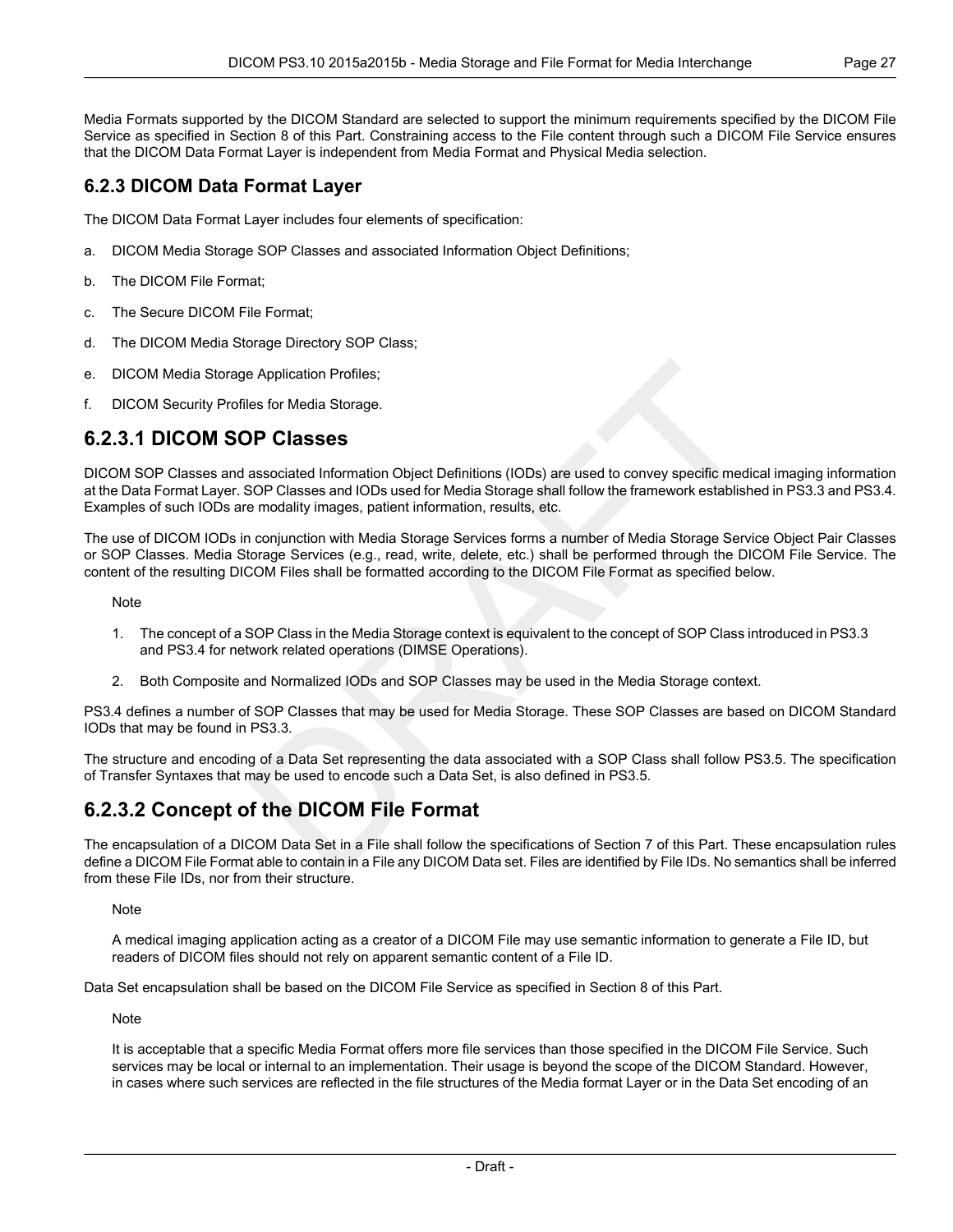Information Object, the extension of such services in a manner that jeopardizes interoperability should not be done (e.g., File IDs longer than those specified in the DICOM File Service).

<span id="page-27-0"></span>The encapsulation of a DICOM File in a Secure DICOM File shall follow the specifications of [Section](#page-33-1) 7.4 of this Part. These encapsulation rules define a mechanism for creating a Secure DICOM File by encapsulating an unprotected DICOM File as payload within a secure envelope.

### **6.2.3.3 DICOM Medical Information Directory**

<span id="page-27-1"></span>In addition to the DICOM Image and Image related SOP Classes (e.g., results, patients) other SOP Classes tailored for media storage may be used to provide references (or directories) based on medical information, thus facilitating access to the clinical imaging information. Such a SOP Class is the Media Storage Directory SOP Class as defined in [PS3.4](part04.pdf#PS3.4). Instances of this SOP Class are conveyed in the File with a File ID of DICOMDIR.

### **6.2.4 DICOM Media Storage Application Profiles**

A Media Storage Application Profile defines a selection of choices at the various layers of the DICOM Media Storage Model that are applicable to a specific need or context in which the media interchange is intended to be performed. Such choices are formally specified as a Media Storage Application Profile in order to ensure interoperability between implementations conforming to the same Media Storage Application Profile. It facilitates conformance statements that allow users to assess interoperability of different implementations.

Media Storage Application Profiles shall include:

- a. The description of the need addressed by the Application Profile (e.g., cardiac, echography, angiography) and its context of application;
- b. The selection, at the Data Format Layer, of a number of specific IODs and associated SOP Classes. For standard DICOM SOP Classes, this shall be done by reference to [PS3.4.](part04.pdf#PS3.4) These SOP Classes, like any other DICOM SOP Classes are assigned a unique registered UID. For each SOP Class it shall be stated if its support is required or optional within the context of this profile;
- c. The selection of a specific Media Format definition. This is done by reference to [PS3.12](part12.pdf#PS3.12) that specify the selected Physical Medium, a specific associated Media Format and the mapping of this Media Format (or file system) services onto the DICOM File Service;
- d. The selection of appropriate Transfer Syntaxes;
- e. The selection of a specific Security Profile. This is done by reference to [PS3.15](part15.pdf#PS3.15) that specifies the cryptographic algorithms to be used to encapsulate the DICOM Files of the DICOM File Set into Secure DICOM Files. If a Media Storage Application Profile selects no Security Profile, then the Application Profile is unsecure and the Secure DICOM File Format shall not be used with that Application Profile;
- <span id="page-27-2"></span>f. Other choices facilitating interoperability such as specific limits (e.g., maximum file sizes, if necessary, support of options, if any).

The complete definition and structure of a Media Storage Application Profiles is specified by [PS3.11](part11.pdf#PS3.11). A number of Standard Application Profiles corresponding to different needs are included in [PS3.11](part11.pdf#PS3.11).

#### **6.2.5 Media Storage and The DICOM Standard Structure**

[Figure](#page-28-0) 6.2-2 provides an overview of the relationship between the functional areas identified by the DICOM Media Storage Model introduced in [Section](#page-24-2) 6.2 and the various Parts of the DICOM Standard related to Media Storage. A number of Parts of the DICOM Standard are common between Network Communication and Media Interchange.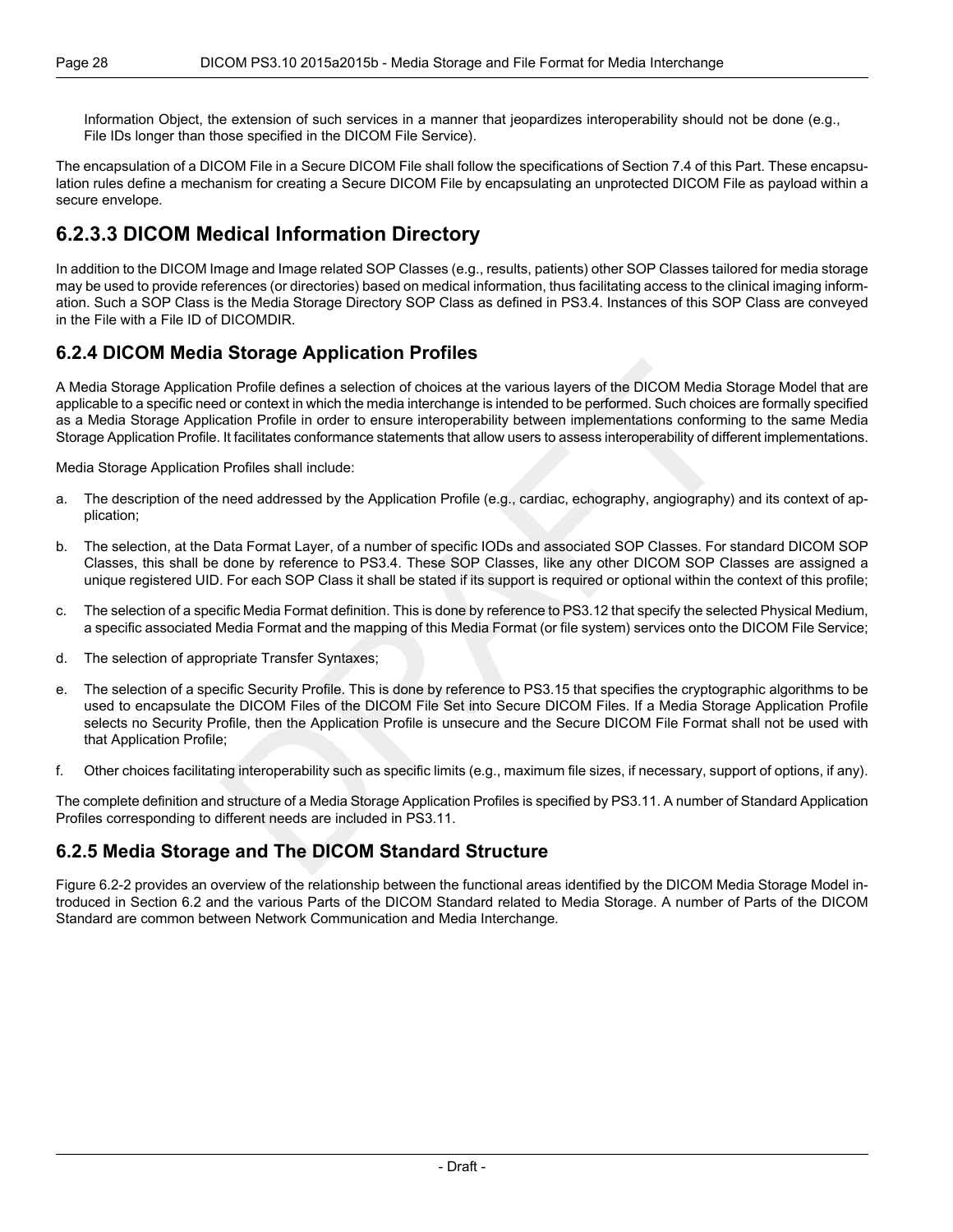<span id="page-28-0"></span>

| Parts of DICOM Standard                                           | General | <b>Network</b><br>Communication | Media Storage<br>Interchange |
|-------------------------------------------------------------------|---------|---------------------------------|------------------------------|
| PS 3.1 Introduction and Overview                                  |         |                                 |                              |
| PS3.2 Conformance                                                 |         |                                 |                              |
| PS3.3 Information Object Definitions                              |         |                                 |                              |
| PS3.4 Service Class Specifications                                |         |                                 |                              |
| PS3.5 Data Structures and Encoding                                |         |                                 |                              |
| PS3.6 Data Dictionary                                             |         |                                 |                              |
| PS3.7 Message Exchange                                            |         |                                 |                              |
| PS3.8 Network Communication<br>Support for Message Exchange       |         |                                 |                              |
| PS. 3.10 Media Storage and File<br>Format for Media Interchange   |         |                                 |                              |
| PS3.11 Media Storage Application<br>Profiles                      |         |                                 |                              |
| PS3. 12 Media Formats and Physical<br>Media for Media Interchange |         |                                 |                              |
| PS3.14 Grayscale Standard Display<br>Format                       |         |                                 |                              |
| PS3.15 Security and System<br><b>Management Profiles</b>          |         |                                 |                              |
| PS3.16 Content Mapping Resource                                   |         |                                 |                              |
| PS3.17 Explanatory Information                                    |         |                                 |                              |
| PS3.18 Web Access to DICOM<br>Persistent Objects (WADO)           |         |                                 |                              |
| PS3.19 Application Hosting                                        |         |                                 |                              |
| PS3.20 Transformation of DICOM to<br>andfrom HL7 Standards        |         |                                 |                              |

### **Figure 6.2-2. Media Storage and DICOM Parts**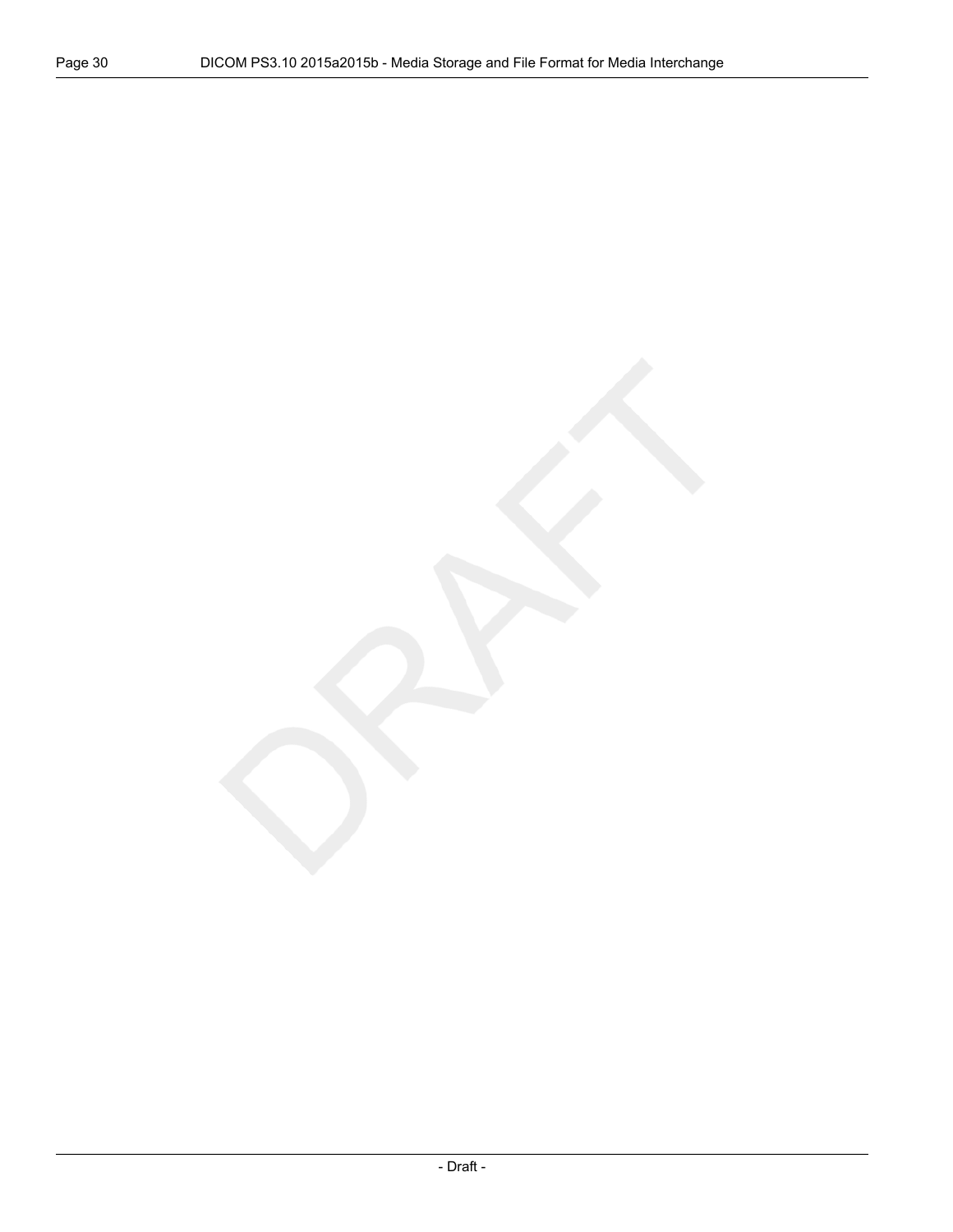## <span id="page-30-0"></span>**7 DICOM File Format**

<span id="page-30-2"></span>The DICOM File Format provides a means to encapsulate in a file the Data Set representing a SOP Instance related to a DICOM IOD. As shown in [Figure](#page-30-2) 7-1, the byte stream of the Data Set is placed into the file after the DICOM File Meta Information. Each file contains a single SOP Instance.





## <span id="page-30-1"></span>**7.1 DICOM File Meta Information**

The File Meta Information includes identifying information on the encapsulated Data Set. This header consists of a 128 byte File Preamble, followed by a 4 byte DICOM prefix, followed by the File Meta Elements shown in [Table](#page-31-0) 7.1-1. This header shall be present in every DICOM file.

The File Preamble is available for use as defined by Application Profiles or specific implementations. This Part of the DICOM Standard does not require any structure for this fixed size Preamble. It is not required to be structured as a DICOM Data Element with a Tag and a Length. It is intended to facilitate access to the images and other data in the DICOM file by providing compatibility with a number of commonly used computer image file formats. Whether or not the File Preamble contains information, the DICOM File content shall conform to the requirements of this Part and the Data Set shall conform to the SOP Class specified in the File Meta Information.

**Note** 

- 1. If the File Preamble is not used by an Application Profile or a specific implementation, all 128 bytes shall be set to 00H. This is intended to facilitate the recognition that the Preamble is used when all 128 bytes are not set as specified above.
- 2. The File Preamble may for example contain information enabling a multi-media application to randomly access images stored in a DICOM Data Set. The same file can be accessed in two ways: by a multi-media application using the preamble and by a DICOM Application that ignores the preamble.

The four byte DICOM Prefix shall contain the character string "DICM" encoded as uppercase characters of the ISO 8859 G0 Character Repertoire. This four byte prefix is not structured as a DICOM Data Element with a Tag and a Length.

The Preamble and Prefix are followed by a set of DICOM Meta Elements with Tags and Lengths as defined in [Table](#page-31-0) 7.1-1.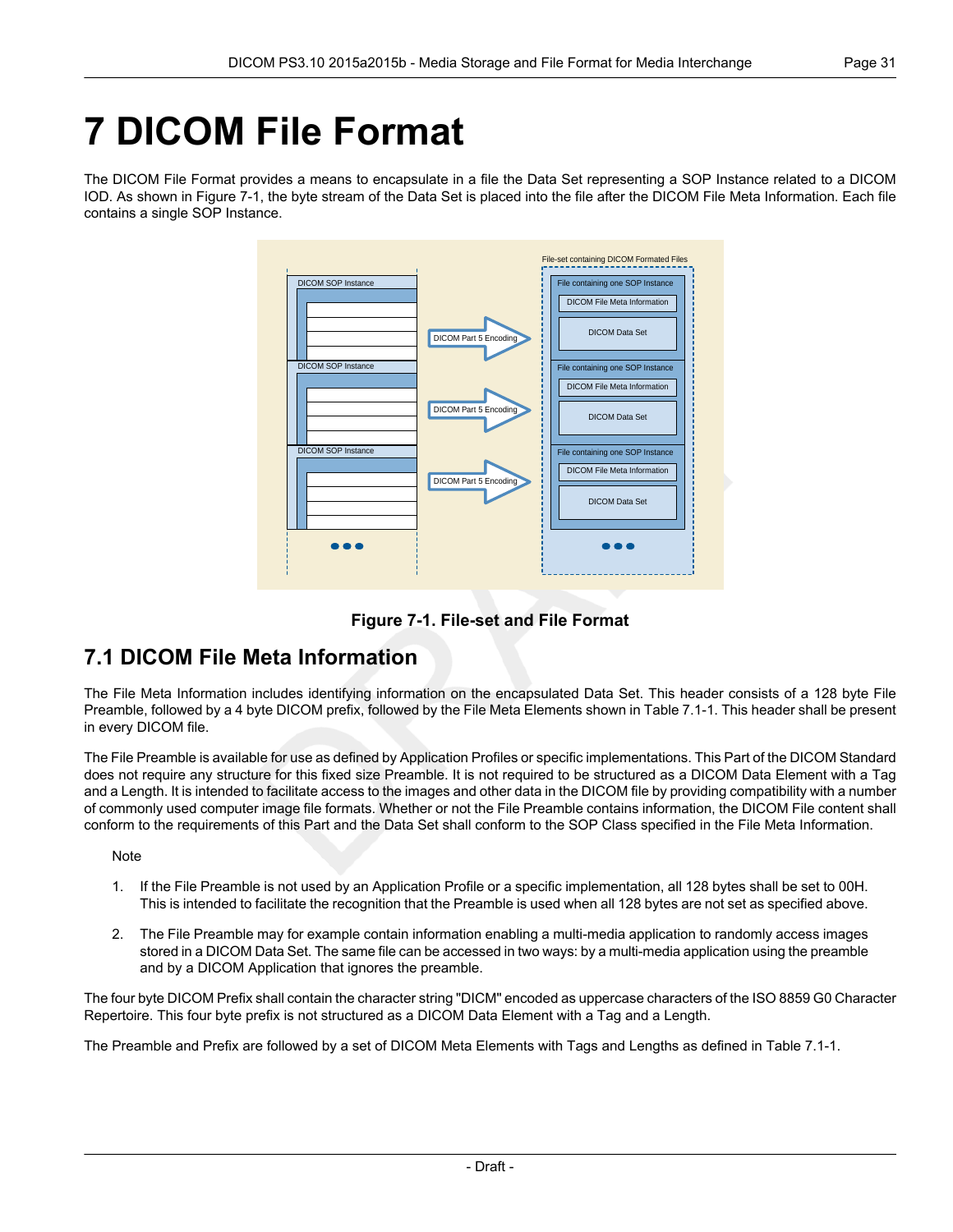<span id="page-31-0"></span>

| <b>Attribute Name</b>                 | Tag                        | <b>Type</b>  | <b>Attribute Description</b>                                                                                                                                                                                                                                                                             |
|---------------------------------------|----------------------------|--------------|----------------------------------------------------------------------------------------------------------------------------------------------------------------------------------------------------------------------------------------------------------------------------------------------------------|
| File Preamble                         | No Tag or Length<br>Fields | 1            | A fixed 128 byte field available for Application Profile or implementation specified<br>use. If not used by an Application Profile or a specific implementation all bytes<br>shall be set to 00H.                                                                                                        |
|                                       |                            |              | File-set Readers or Updaters shall not rely on the content of this Preamble to<br>determine that this File is or is not a DICOM File.                                                                                                                                                                    |
| <b>DICOM Prefix</b>                   | No Tag or Length<br>Fields | 1            | Four bytes containing the character string "DICM". This Prefix is intended to be<br>used to recognize that this File is or not a DICOM File.                                                                                                                                                             |
| File Meta Information<br>Group Length | (0002, 0000)               | 1            | Number of bytes following this File Meta Element (end of the Value field) up to<br>and including the last File Meta Element of the Group 2 File Meta Information                                                                                                                                         |
| File Meta Information<br>Version      | (0002,0001)                | 1            | This is a two byte field where each bit identifies a version of this File Meta<br>Information header. In version 1 the first byte value is 00H and the second value<br>byte value is 01H.                                                                                                                |
|                                       |                            |              | Implementations reading Files with Meta Information where this attribute has bit<br>0 (Isb) of the second byte set to 1 may interpret the File Meta Information as<br>specified in this version of PS3.10. All other bits shall not be checked.                                                          |
|                                       |                            |              | Note                                                                                                                                                                                                                                                                                                     |
|                                       |                            |              | A bit field where each bit identifies a version, allows explicit indication<br>of the support of multiple previous versions. Future versions of the File<br>Meta Information that can be read by version 1 readers will have bit 0<br>of the second byte set to 1                                        |
| Media Storage SOP<br>Class UID        | (0002, 0002)               | 1            | Uniquely identifies the SOP Class associated with the Data Set. SOP Class<br>UIDs allowed for media storage are specified in PS3.4 - Media Storage<br><b>Application Profiles.</b>                                                                                                                       |
| Media Storage SOP<br>Instance UID     | (0002, 0003)               | $\mathbf{1}$ | Uniquely identifies the SOP Instance associated with the Data Set placed in the<br>file and following the File Meta Information.                                                                                                                                                                         |
| Transfer Syntax UID                   | (0002, 0010)               | 1            | Uniquely identifies the Transfer Syntax used to encode the following Data Set.<br>This Transfer Syntax does not apply to the File Meta Information.                                                                                                                                                      |
|                                       |                            |              | Note                                                                                                                                                                                                                                                                                                     |
|                                       |                            |              | It is recommended to use one of the DICOM Transfer Syntaxes<br>supporting explicit Value Representation encoding to facilitate<br>interpretation of File Meta Element Values. JPIP Referenced Pixel Data<br>Transfer Syntaxes are not used (see PS3.5).                                                  |
| Implementation Class<br><b>UID</b>    | (0002, 0012)               | 1            | Uniquely identifies the implementation that wrote this file and its content. It<br>provides an unambiguous identification of the type of implementation that last<br>wrote the file in the event of interchange problems. It follows the same policies<br>as defined by PS3.7 (association negotiation). |
| Implementation Version<br>Name        | (0002, 0013)               | 3            | Identifies a version for an Implementation Class UID (0002,0012) using up to<br>16 characters of the repertoire identified in Section 8.5. It follows the same<br>policies as defined by PS3.7 (association negotiation).                                                                                |

**Table 7.1-1. DICOM File Meta Information**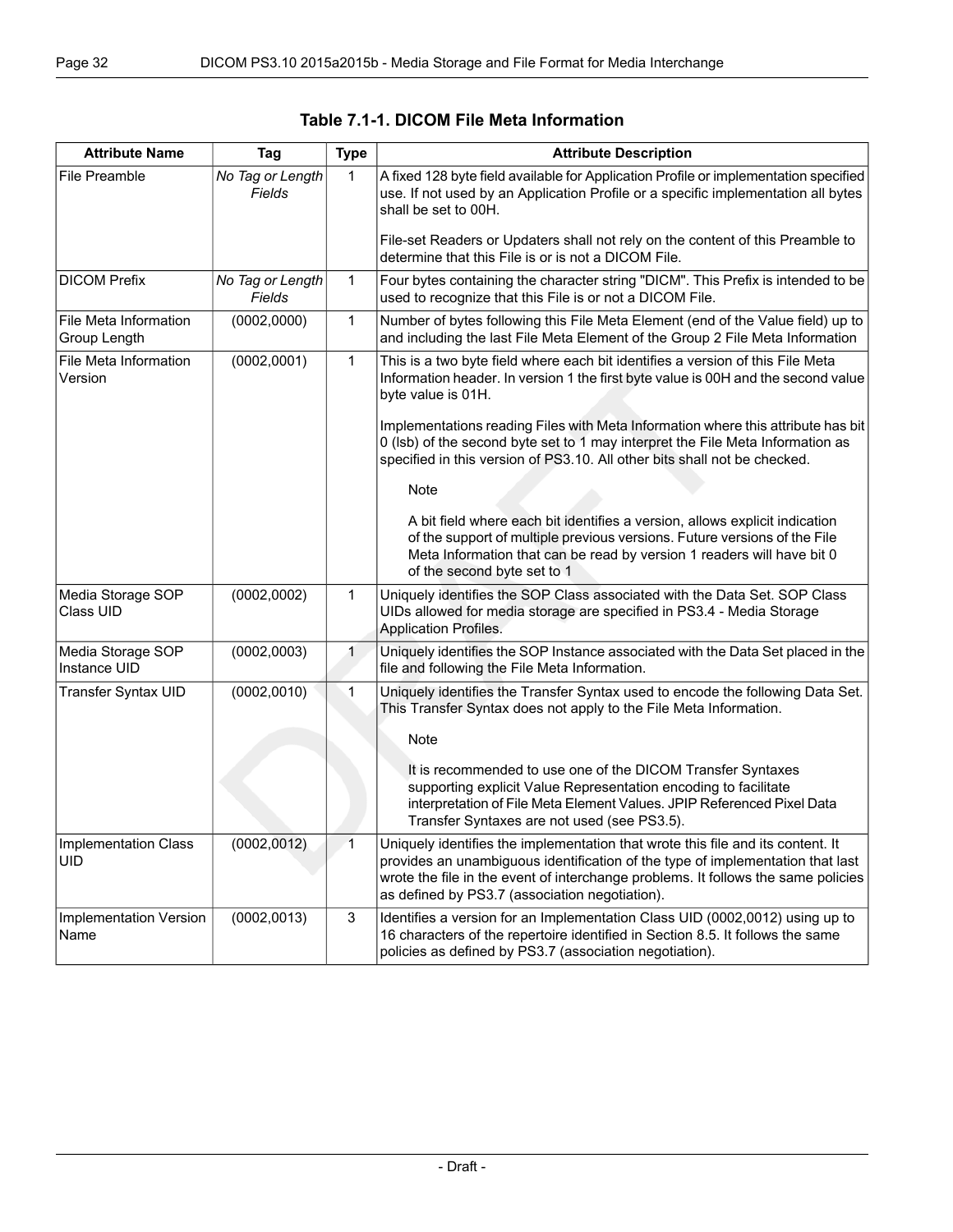| <b>Attribute Name</b>                        | Tag          | <b>Type</b> | <b>Attribute Description</b>                                                                                                                                                                                                                                                                                                                                          |
|----------------------------------------------|--------------|-------------|-----------------------------------------------------------------------------------------------------------------------------------------------------------------------------------------------------------------------------------------------------------------------------------------------------------------------------------------------------------------------|
| Source Application Entity<br>Title           | (0002, 0016) | 3           | The DICOM Application Entity (AE) Title of the AE that wrote this file's content<br>(or last updated it). If used, it allows the tracing of the source of errors in the<br>event of media interchange problems. The policies associated with AE Titles<br>are the same as those defined in PS3.8.                                                                     |
|                                              |              |             | <b>Note</b>                                                                                                                                                                                                                                                                                                                                                           |
|                                              |              |             | If the data set was created de novo by the application writing the file,<br>its AE Title, if it has one, may be used. If the data set was received<br>over the network, there is potential ambiguity as to whether the value<br>is the same as Sending Application Entity Title (0002,0017) or Receiving<br>Application Entity Title (0002,0018) or some other value. |
| Sending Application<br><b>Entity Title</b>   | (0002, 0017) | 3           | The DICOM Application Entity (AE) Title of the AE that sent this file's content<br>over a network.                                                                                                                                                                                                                                                                    |
|                                              |              |             | <b>Note</b>                                                                                                                                                                                                                                                                                                                                                           |
|                                              |              |             | This is the AE that was the sender (source) of the content (the data<br>set), in the case of a data set sent over the network (i.e., the Calling<br>AET of the SCU for a C-STORE operation). If the data set was instead<br>created de novo by the application writing the file, it should not be<br>present.                                                         |
| Receiving Application<br><b>Entity Title</b> | (0002, 0018) | 3           | The DICOM Application Entity (AE) Title of the AE that received this file's content<br>over a network.                                                                                                                                                                                                                                                                |
|                                              |              |             | <b>Note</b>                                                                                                                                                                                                                                                                                                                                                           |
|                                              |              |             | This is the AE that was the recipient (destination) of the content (the<br>data set), in the case of a data set received over the network (i.e., the<br>Called AET of the SCP for a C-STORE operation). If the data set was<br>instead created de novo by the application writing the file, it should not<br>be present.                                              |
| Private Information<br>Creator UID           | (0002, 0100) | 3           | The UID of the creator of the private information (0002,0102).                                                                                                                                                                                                                                                                                                        |
| Private Information                          | (0002, 0102) | 1C          | Contains Private Information placed in the File Meta Information. The creator<br>shall be identified in (0002,0100). Required if Private Information Creator UID<br>(0002,0100) is present.                                                                                                                                                                           |

Except for the 128 byte preamble and the 4 byte prefix, the File Meta Information shall be encoded using the Explicit VR Little Endian Transfer Syntax (UID=1.2.840.10008.1.2.1) as defined in DICOM [PS3.5](part05.pdf#PS3.5). Values of each File Meta Element shall be padded when necessary to achieve an even length, as specified in [PS3.5](part05.pdf#PS3.5) by their corresponding Value Representation. The Unknown (UN) Value Representation shall not be used in the File Meta Information. For compatibility with future versions of this Standard, any Tag (0002,xxxx) not defined in [Table](#page-31-0) 7.1-1 shall be ignored.

<span id="page-32-0"></span>Values of all Tags (0002,xxxx) are reserved for use by this Standard and later versions of DICOM. Data Elements with a group of 0002 shall not be used in data sets other than within the File Meta Information.

**Note** 

[PS3.5](part05.pdf#PS3.5) specifies that Elements with Tags (0001,xxxx), (0003,xxxx), (0005,xxxx), and (0007,xxxx) shall not be used.

## **7.2 Data Set Encapsulation**

Each File shall contain a single Data Set representing a single SOP Instance related to a single SOP Class (and corresponding IOD).

**Note** 

A file may contain more than a single 2D image frame as specific IODs may be defined to include multiple frames.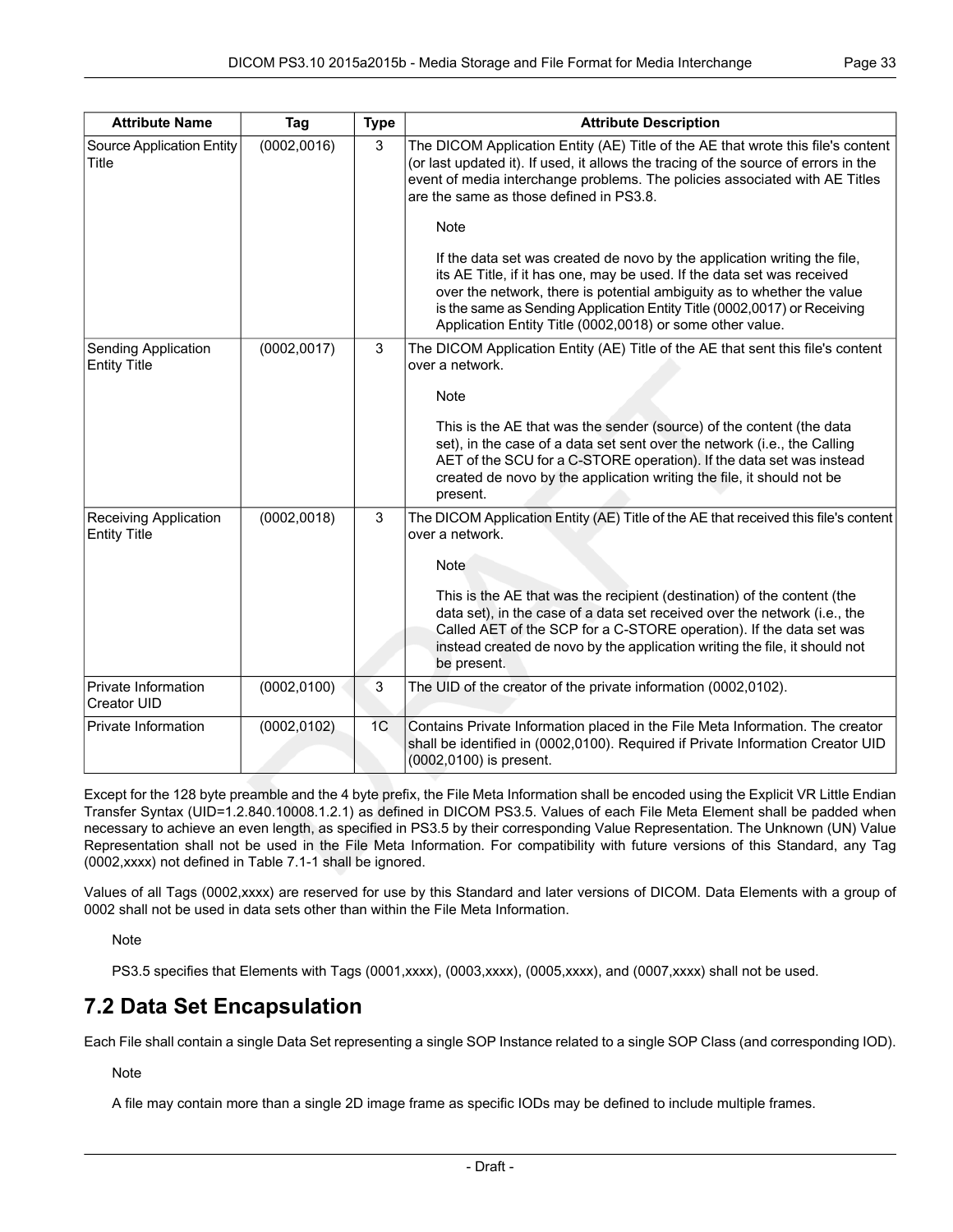The Transfer Syntax used to encode the Data Set shall be the one identified by the Transfer Syntax UID of the DICOM File Meta Information.

**Note** 

- 1. The Transfer Syntax used to encode the Data Set cannot be changed within the Data Set; i.e., the Transfer Syntax UID Data Element may not occur anywhere within the Data Set, e.g., nested within a Sequence Item.
- 2. A DICOM Data Set does not include its total length. The end of the file indication provided by the DICOM File Service (see [Section](#page-37-0) 8.4) is the only indication of the end of the Data Set.

<span id="page-33-0"></span>The last Data Element of a Data Set may be Data Element (FFFC,FFFC) if padding of a Data Set is desired when a file is written. The Value of this Data Set Trailing Padding Data Element (FFFC,FFFC) has no significance and shall be ignored by all DICOM implementations reading this Data Set. File-set Readers or Updaters shall be able to process this Data Set Trailing Padding (FFFC,FFFC) either in the Data Set following the Meta Information or in Data Sets nested in a Sequence (see [PS3.5](part05.pdf#PS3.5)).

## **7.3 Support of File Management Information**

The DICOM File Format does not include file management information in order to avoid duplication with functions related to the Media Format Layer. If necessary for a given DICOM Application Profile, the following information should be offered by the Media Format Layer:

- a. File content owner identification;
- b. File access statistics (e.g., date and time of creation);
- <span id="page-33-1"></span>c. Application file access control;
- d. Physical media access control (e.g., write protect).

## **7.4 Secure DICOM File Format**

A Secure DICOM File shall contain a single DICOM File encapsulated with the Cryptographic Message Syntax as defined in RFC 3369. Depending on the cryptographic algorithms used for encapsulation, a Secure DICOM File can provide one or more the following security properties:

- Data Confidentiality (by means of encryption)
- Data Origin Authentication (by means of certificates and digital signatures)
- Data Integrity (by means of digital signatures)

In addition, a Secure DICOM File offers the possibility to communicate encryption keys and certificates to the intended recipients by means of key transport, key agreement or symmetric key-encryption key schemes.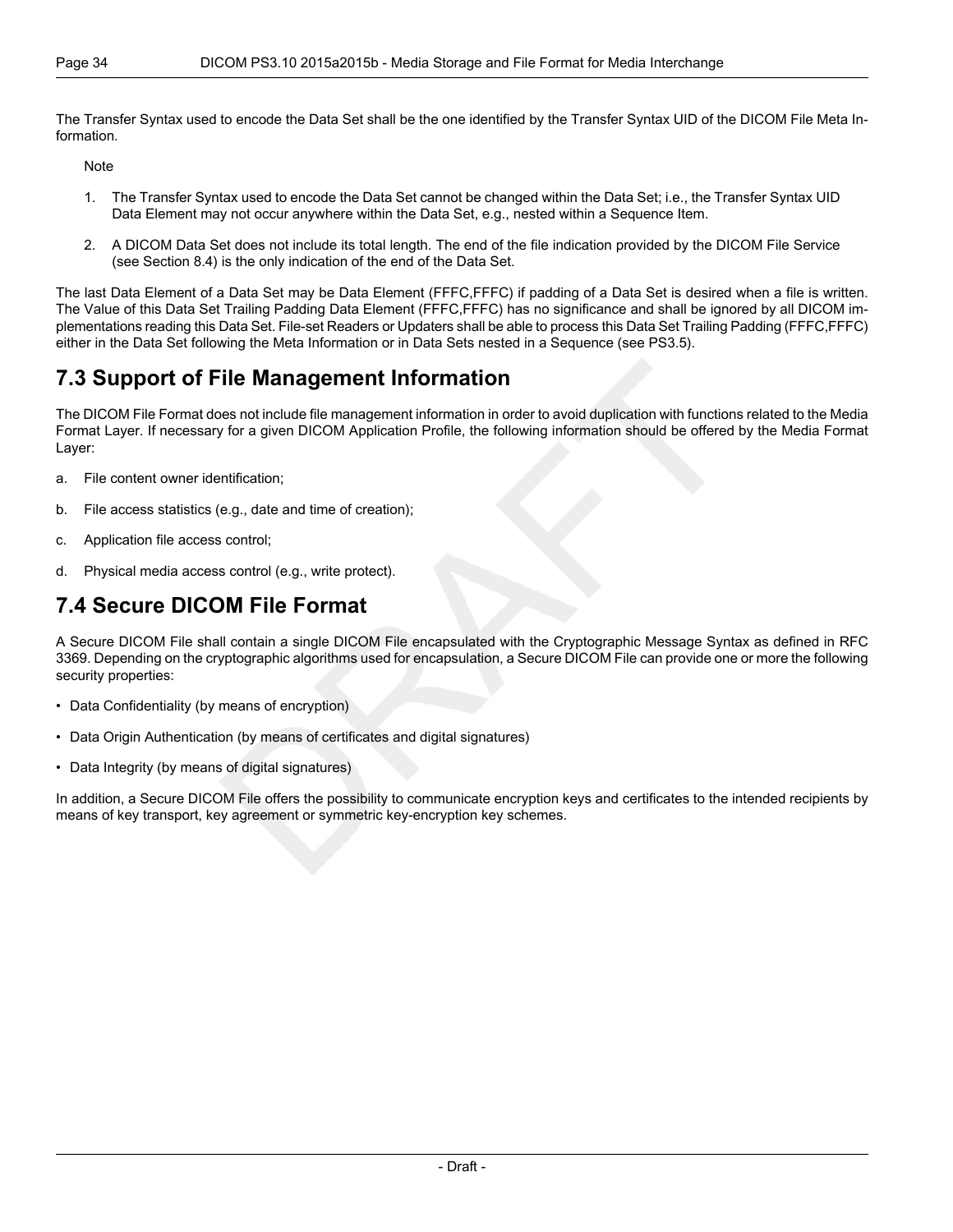## <span id="page-34-0"></span>**8 DICOM File Service**

The DICOM File Service specifies an abstract view of files from the point of view of a service user in the Data Format Layer. Constraining access to the content of files by Application Entities through such a DICOM File Service ensures independence of the Data Format Layer functions from specific Media Format and Physical Media selections.

#### Note

This DICOM File Service definition is abstract in the sense that it is only the specification of a boundary. Its focus is limited to the aspects directly related to the access to the data structures of the Media Format Layer (not the specifications of the data structures themselves). Even though the DICOM File Service may be described by means of a number of abstract primitives such as read, write, delete, etc., it is not intended to be the definition of an Application Programming Interface (API).

The DICOM File Service specified for Media Storage offers a basic service, simple enough to be supported by a wide range of commonly available Media Format (or file systems), but rich enough to provide the key functions to effectively manage files and access their content. The following sections specify the minimum mandatory requirements that shall be met by any physical media and associated media format to comply with the DICOM Media Storage model.

#### Note

<span id="page-34-1"></span>It is acceptable that a specific Media Format offers more file services than those specified in the DICOM File Service. Such services may be internal to an implementation (i.e., not visible through the data structures on the Storage Media). Their usage is beyond the scope of the DICOM Standard. However, in cases where such services are reflected in the file structures of the Media format Layer or in the Data Set encoding an Information Object, the extension of such services in a manner that jeopardizes interoperability should not be done (e.g., File IDs longer than specified in the DICOM File Service).

## **8.1 File-set**

The DICOM File Service offers the ability to create and access one or more files in a File-set. A File-set is a collection of files that share a common naming space within which File IDs (see [Section](#page-35-0) 8.2) are unique. No semantics is attached to the order of Files within a File-set.

Note

- 1. The DICOM File Service does not require that Files within a File-set be simultaneously accessible (e.g., sequentially accessed media such as tapes are supported).
- 2. The DICOM File Service does not explicitly include the notion of distributing a File-set or a File across multiple "volumes/physical medium". However the transparent support by the Media Format Layer of such a feature is not precluded.

A File ID naming space (corresponding to a File-set) shall be associated with an appropriate feature of a Media Format defined structure. This mapping shall be specified in [PS3.12](part12.pdf#PS3.12) for each Media Format specification (this is integral to the specification of the relationship between any specific Media Format services and the DICOM File Services defined in this part).

Note

An example of such a relationship is to map the File ID naming space to a volume in a personal computer Media Format or a partition in a workstation File System on a removable medium. Another example is to map the File ID naming space to a directory and its tree of sub-directories. In this case it could offer the possibility of supporting multiple File-sets (one per directory) on the same physical medium. Each File-set would have its own DICOMDIR File. To ensure interoperability, [PS3.12](part12.pdf#PS3.12) shall specify these specific mapping rules between the directories and the File ID naming space of a File-set (including the rules to unambiguously locate the DICOMDIR File).

A single File with the File ID DICOMDIR shall be included in each File-set.

Each File-set shall be uniquely identified by a File-set UID that shall be registered according to the UID registration rules specified in [PS3.5](part05.pdf#PS3.5). When Files are added or removed from a File-set, the File-set UID shall not change.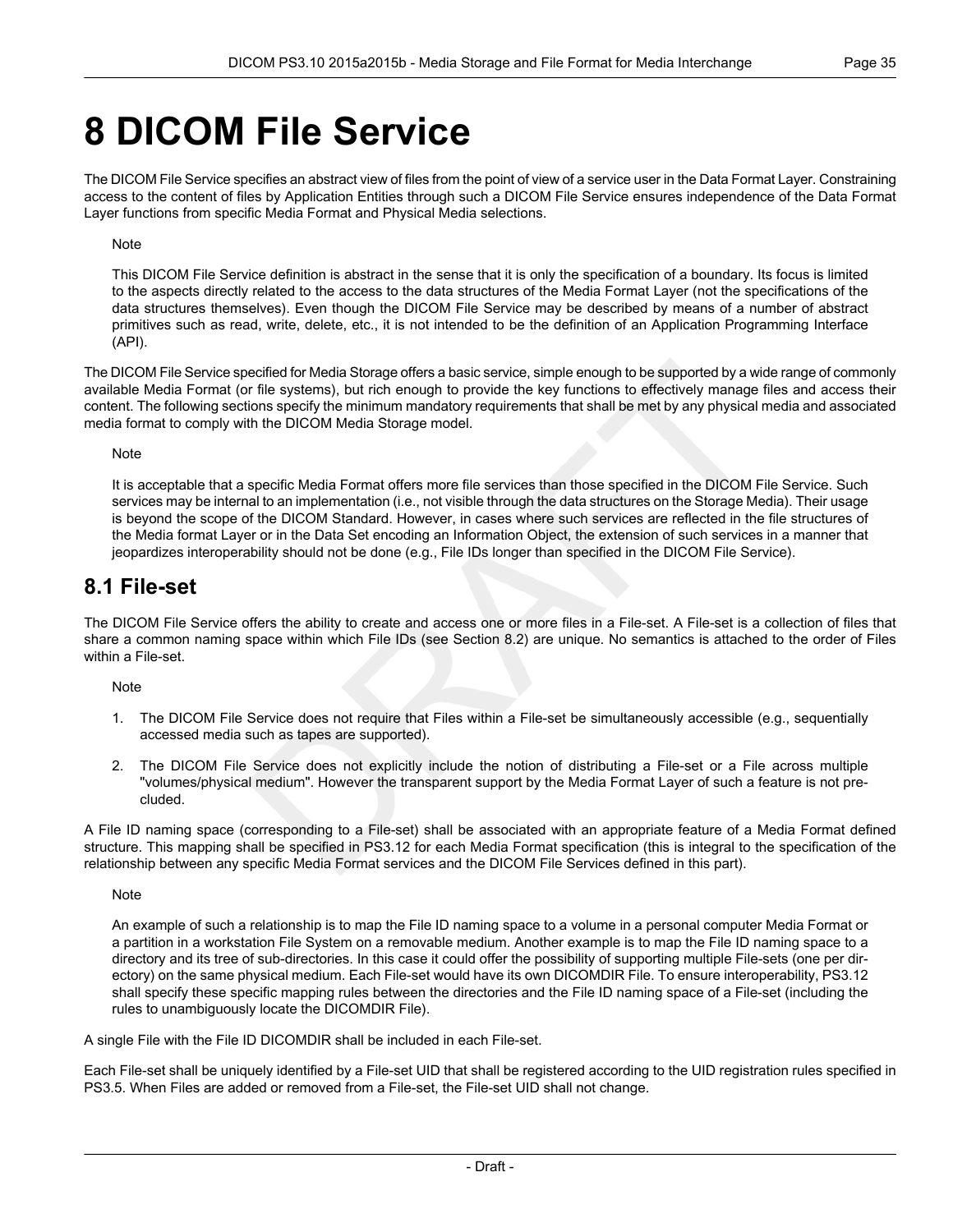A File-set may also be identified by a File-set ID, which provides a simple (but possibly not globally unique) human readable reference. A File-set ID is string of zero (0) to sixteen (16) characters from the subset of the G0 repertoire of ISO 8859 (see [Section](#page-37-1) 8.5). A Fileset ID may be associated or mapped to an appropriate identifier at the Media Format Layer.

Note

- 1. Continuing with the personal computer Media Format example used first in the previous note, a File-set ID may be defined to be identical to a volume label.
- 2. Non-DICOM Files (Files with a content not formatted according to the requirements of this Part of the DICOM Standard) may be present in a File-set. Such files should not contain the DICOM File Meta Information specified in [Table](#page-31-0) 7.1-1 and may not be referenced by the DICOM Media Storage Directory (see [Section](#page-37-2) 8.6).

<span id="page-35-0"></span>A File-set Descriptor File (a "readme" file) may also be attached to a File-set. See [PS3.3](part03.pdf#PS3.3) for a detailed specification of the Basic Directory IOD.

## **8.2 File IDs**

Files are identified by a File ID that is unique within the context of a File-set. A File ID is an ordered sequence of File ID Components. A File ID may contain one to eight components. Each Component is a string of one to eight characters from a subset of the G0 repertoire of ISO 8859 (see [Section](#page-37-1) 8.5)

Such a structure for File IDs (a sequence of components) allows the DICOM File Service to organize file selection in a hierarchical mode. No conventions are defined by the DICOM Standard for the use of the structure of File IDs components and their content (except for the reserved File ID DICOMDIR, see [Section](#page-37-2) 8.6). Furthermore, no semantics shall be conveyed by the structure and content of such File IDs. This implies that when a File ID is assigned to any File in a File-set, the creating DICOM Application Entity may choose to structure the File ID as it wishes. Any other AE reading existing files or creating new files shall not be required to know any semantics the original creator may have associated with such a structure.

The File ID used to access a File through the abstract DICOM File Service is not necessarily the sole file identifier. The interchange Media Format (file system) may allow multiple file names to address the same physical file. Any use of alternate file names is beyond the scope of the DICOM Standard.

**Note** 

- 1. A DICOM File ID is equivalent to the commonly used concept of "path name" concatenated with a "file name". An example of a valid DICOM File ID with four components shown separated by backslashes is:SUBDIR1\SUBDIR2\SUBDIR3\AB-CDEFGH
- 2. As specified in the DICOM Storage Media Model, no semantics is attached to File ID content and structure as it relates to the DICOM Information Objects stored in these files. If used, the hierarchical structure simply provides a means to organize the Files of a File-set and facilitate their selection.
- <span id="page-35-1"></span>3. The DICOM File Service does not specify any "separator" between the Components of the File ID. This is a Value Representation issue that may be addressed in a specific manner by each Media Format Layer. In DICOM IODs, File ID Components are generally handled as multiple Values and separated by "backslashes". There is no requirement that Media Format Layers use this separator.
- 4. DICOM files stored on interchange media may have an alternate file name or link that uses less restricted file names, such as a filename extension (e.g., ".dcm" in accordance with RFC 3240).

## **8.3 File Management Roles and Services**

When DICOM Application Entities participate in the exchange of information by the interchange of Storage Media, they perform through the DICOM File Service a number of Media Storage Services:

- a. M-WRITE, to create new files in a File-set and assign them a File ID;
- b. M-READ to read existing files based on their File ID;
- c. M-DELETE to delete existing files based on their File ID;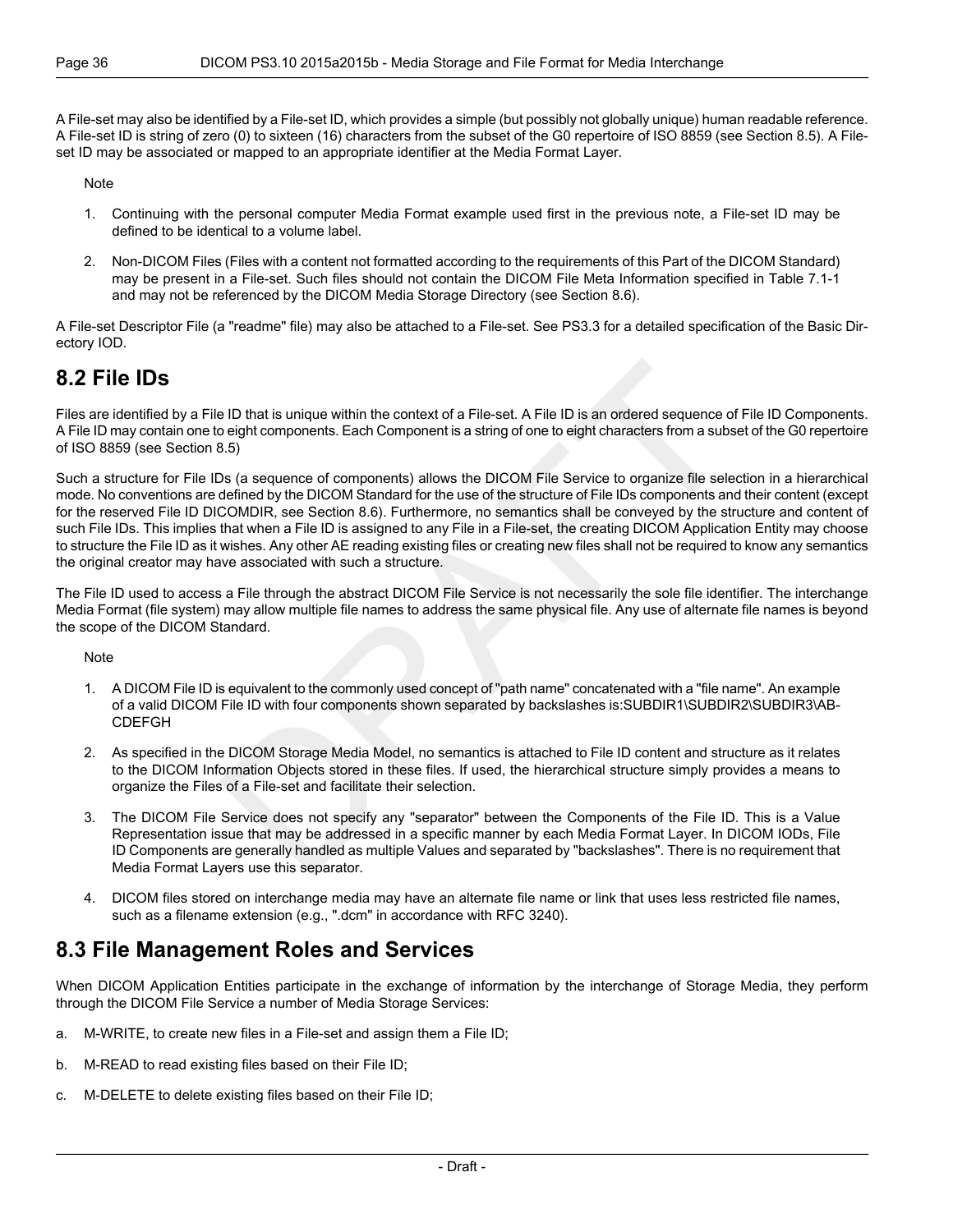- d. M-INQUIRE FILE-SET to inquire free space available for creating new files within the File-set;
- e. M-INQUIRE FILE to inquire date and time of file creation (or last update if applicable) for any file within the File-set.

A DICOM Application Entity may take one or more of the following three roles:

- a. File-set Creator (FSC). Such an Application Entity, exercises this role by means of M-WRITE Operations to create the DICOMDIR File (see [Section](#page-37-2) 8.6) and zero or more DICOM Files;
- b. File-set Reader (FSR). Such an Application Entity, exercises this role by means of M-READ Operations to access one or more Files in a File-set. A File-set Reader shall not modify any of the files of the File-set (including the DICOMDIR File);
- File-set Updater (FSU). Such an Application Entity, exercises this role by means of M-READ, M-WRITE, and M-DELETE Operations. It reads, but shall not modify, the content of any of the DICOM files in a File-set except for the DICOMDIR File. It may create additional Files by means of an M-WRITE or delete existing Files in a File-set by means of an M-DELETE.

Note

Although a File-set Updater (FSU) may include the functions corresponding to a File-set Creator (FSC) and a File-set Reader (FSR), it is not required that implementations supporting an FSU role also support an FSC or an FSR role..

The use of the concept of roles in DICOM Conformance Statements will result in a more precise expression of the capabilities of implementations supporting DICOM Media Storage. Conforming implementations shall support one of the following choices:

- a. File-set Creator,
- b. File-set Reader,
- c. File-set Creator and File-set Reader,
- d. File-set Updater,
- e. File-set Updater and File-set Creator,
- f. File-set Updater and File-set Reader,
- <span id="page-36-0"></span>g. File-set Updater, File-set Creator and File-set Reader.

Based on the roles supported by a DICOM Application Entity, the DICOM File Service shall support the Media Operations defined in [Table](#page-36-0) 8.3-1.

| <b>Media Operations</b><br><b>Roles</b> | <b>M-WRITE</b> | <b>M-READ</b> | <b>M-DELETE</b> | <b>M-INQUIRE FILE-SET</b> | <b>M-INQUIRE FILE</b> |
|-----------------------------------------|----------------|---------------|-----------------|---------------------------|-----------------------|
| <b>FSC</b>                              | Mandatory      | Not required  | Not required    | Mandatory                 | Not required          |
| <b>FSR</b>                              | Not required   | Mandatory     | Not required    | Not required              | Mandatory             |
| FSC+FSR                                 | Mandatory      | Mandatory     | Not required    | Mandatory                 | Mandatory             |
| <b>FSU</b>                              | Mandatory      | Mandatory     | Mandatory       | Mandatory                 | Mandatory             |
| FSU+FSC                                 | Mandatory      | Mandatory     | Mandatory       | Mandatory                 | Mandatory             |
| FSU+FSR                                 | Mandatory      | Mandatory     | Mandatory       | Mandatory                 | Mandatory             |
| FSU+FSC+FSR                             | Mandatory      | Mandatory     | Mandatory       | Mandatory                 | Mandatory             |

#### **Table 8.3-1. Media Operations and Roles**

#### Note

1. Media Preparation is outside the scope of this Part of the DICOM Standard. However it is assumed to be performed by the FS Creator.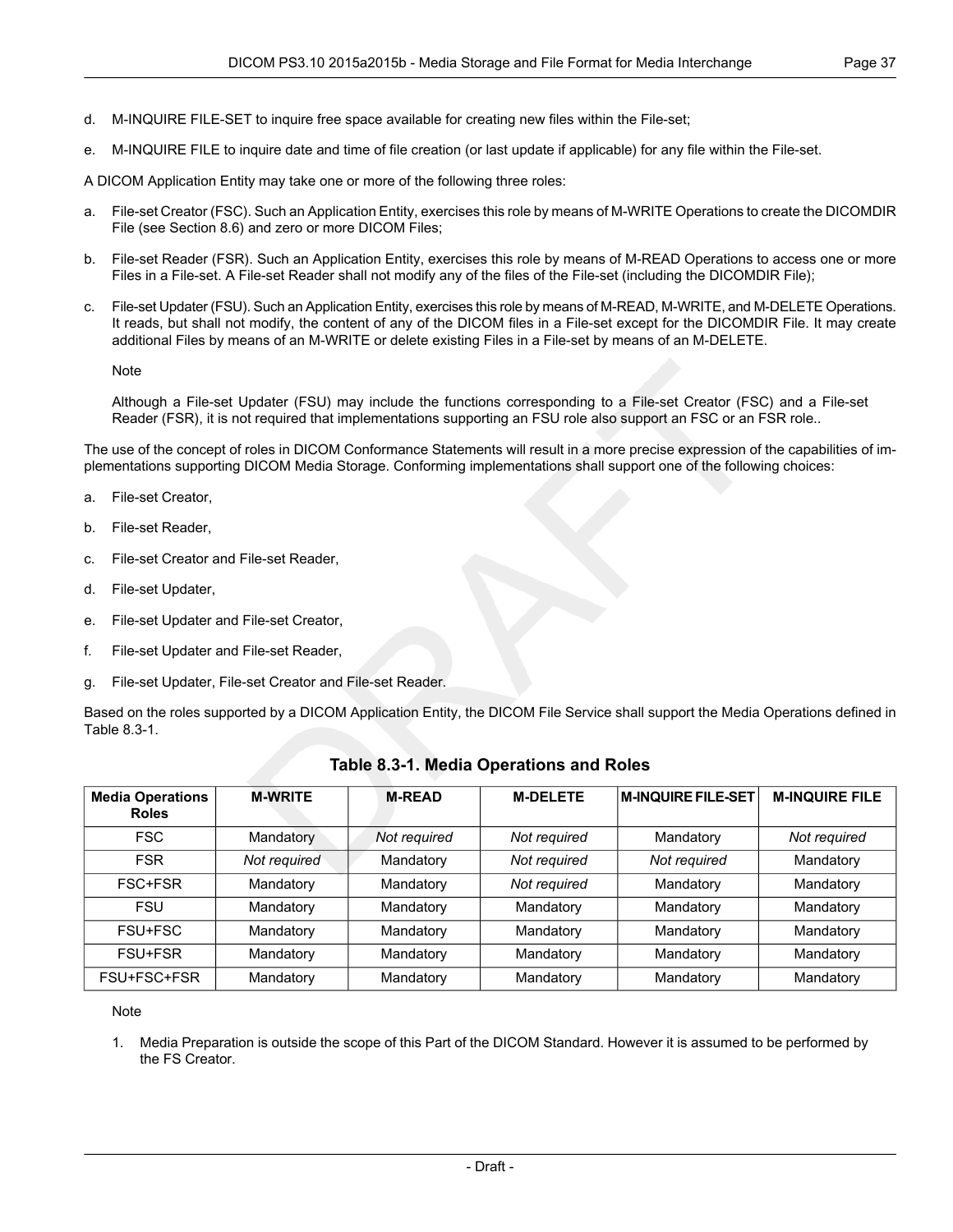- 2. The DICOM File Service does not require that file update capabilities (e.g., append) be supported by every Media Format Definition selected. The non-support of such file update capabilities to the DICOMDIR File may simply result in having to delete and create a new file in order to keep the directory information consistent.
- 3. If the content of a file needs to be updated or changed by an FSU, it is considered by this Part of the DICOM Standard as an M-DELETE Operation followed by an M-WRITE Operation. The FSU is responsible for ensuring the internal consistency of the File and its conformance to PS3.10 and the specific SOP Class stored, exactly as if the FSU was creating a new File. In particular, if an FSU implementation needs to update the file content but is not able to recognize and fully process the content of the File Preamble (see [Section](#page-30-1) 7.1), it may consider setting the first four bytes of the Preamble to "DICM" followed by 124 bytes to 00H. This would avoid introducing inconsistencies between the content of the File Preamble and the remainder of the file content. An example of this situation may occur when a TIFF IFD 0 Offset in the File Preamble points at a further TIFF IFD embedded in the DICOM Data Set, and the update operation changes the location of this embedded TIFF IFD.

## <span id="page-37-0"></span>**8.4 File Content Access**

The DICOM File Service offers the ability to access the content of any File of a File-set. The File content is an ordered string of zero or more bytes, where the first byte is at the beginning of the file and the last byte at the end of the File.

**Note** 

This File content definition as an ordered string of bytes is related to the view provided at the DICOM File Service level. It may not correspond to the physical ordering of bytes of data on a specific medium.

The DICOM File Service shall manage the delimitation of the end of the File by ensuring the user of the File Service that read access beyond the last byte will be detected and reported to the DICOM File Service user. This delimitation function is performed by the Media Format Layer.

The DICOM File Service shall offer the ability:

- a. for an FSR or FSU to perform an M-READ to read zero or more bytes of the content of a File;
- <span id="page-37-1"></span>b. for an FSC or FSU to perform an M-WRITE to write one or more bytes making the content of a File.

Note

The DICOM File Service does not require any specific capability for the selective read access or write access of the content of a file (e.g., seek or append). However it does not restrict specific Media Format definitions to support such features.

### **8.5 Character Set**

File IDs and File-set IDs shall be character strings made of characters from a subset of the G0 repertoire of ISO 8859. The following characters form this subset:

A, B, C, D, E, F, G, H, I, J, K, L, M, N, O, P, Q, R, S, T, U, V, W, X, Y, Z (uppercase)

1, 2, 3, 4, 5, 6, 7, 8, 9, 0 and \_ (underscore)

**Note** 

- <span id="page-37-2"></span>1. This is the character set defined for Control Strings (Value Representation CS - see [PS3.5\)](part05.pdf#PS3.5) except that SPACE is not included.
- 2. This character set is selected to limit characters in File IDs and File-set IDs to those that do not conflict with reserved characters and delimiters in the file systems defined in [PS3.12](part12.pdf#PS3.12). Component delimiters or other required demarcations defined in [PS3.12](part12.pdf#PS3.12) are not part of File IDs or File-set IDs

## **8.6 Reserved DICOMDIR File ID**

A single File with a File ID, DICOMDIR, shall exist as a member of every File-set. This File ID is made of a single Component (see [Section](#page-35-0) 8.2 for the File ID structure). It contains the DICOM Media Storage Directory (see [PS3.3](part03.pdf#PS3.3) for detailed specification of the Basic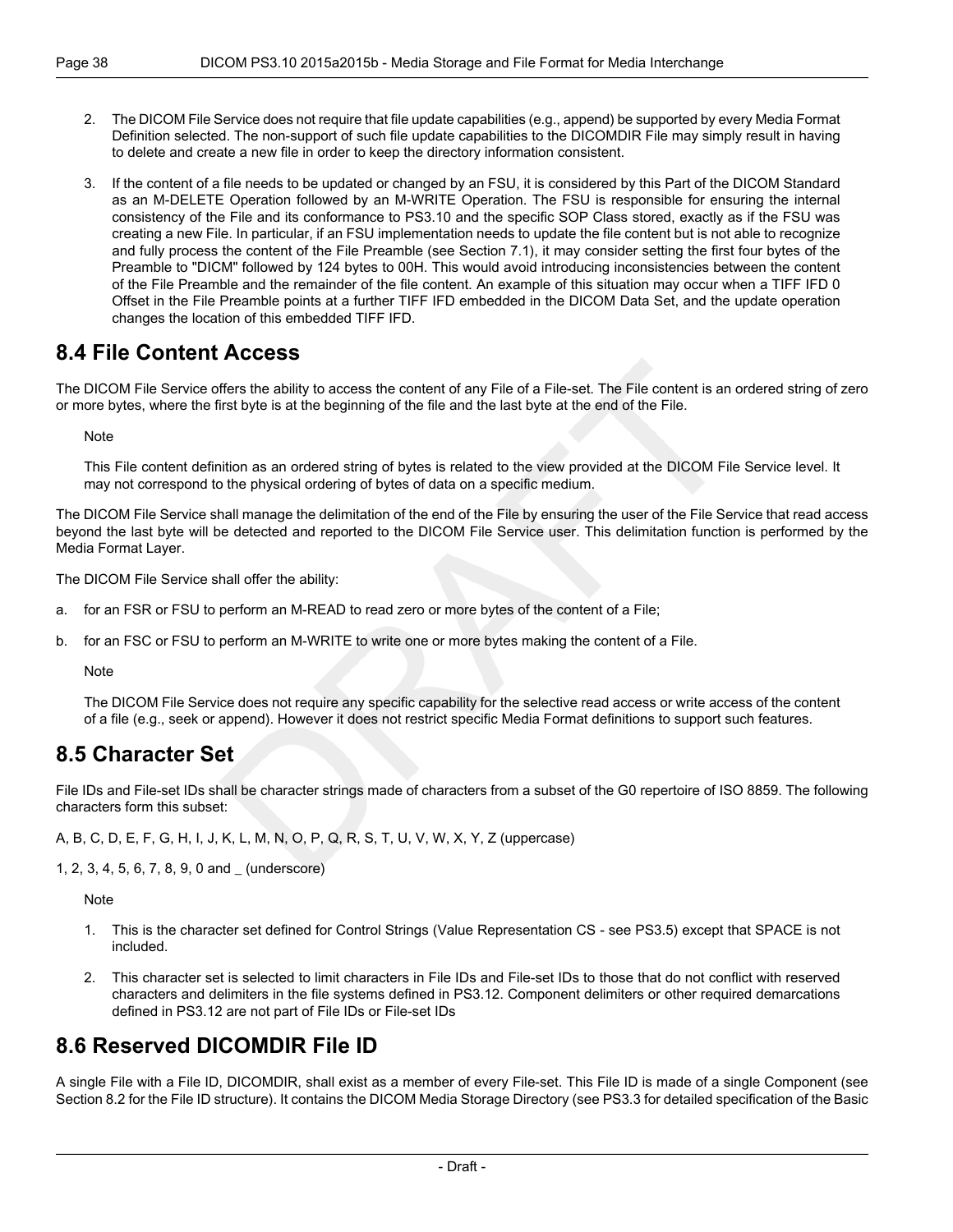Note

- 1. An example of the content of the DICOMDIR File may be found in [Annex](#page-42-0) A.
- 2. If one chooses to map the origin of a File-set to a specific directory node in a specific Media Format, the File IDs, including the DICOMDIR File IDs, would be relative to this directory node path name.

The DICOMDIR File shall use the Explicit VR Little Endian Transfer Syntax (UID=1.2.840.10008.1.2.1) to encode the Media Storage Directory SOP Class. The DICOMDIR File shall comply with the DICOM File Format specified in Section 7 of this Standard. In particular the:

- a. SOP Class UID in the File Meta Information (header of the DICOMDIR File) shall have the Value specified in [PS3.4](part04.pdf#PS3.4) of this Standard for the Media Storage Directory SOP Class;
- b. SOP Instance UID in the File Meta Information (header of the DICOMDIR File) shall contain the File-set UID Value. The File-set UID is assigned by the Application Entity that created the File-set (FSC role, see [Section](#page-35-1) 8.3) with zero or more DICOM Files. This File-set UID Value shall not be changed by any other Application Entities reading or updating the content of the File-set.

Note

- 1. This policy reflects that a File-set is an abstraction of a "container" within which Files may be created or read. The Fileset UID is related to the "container" not its content. A File-set in the DICOM File Service is intended to be mapped to a supporting feature of a selected Media Format (e.g., volume or partition).
- 2. The Standard does not prevent the making of duplicate copies of a File-set (i.e., a File-set with the same File-set UID). However, within a managed domain of File-sets, a domain specific policy may be used to prevent the creation of such duplicate File-sets.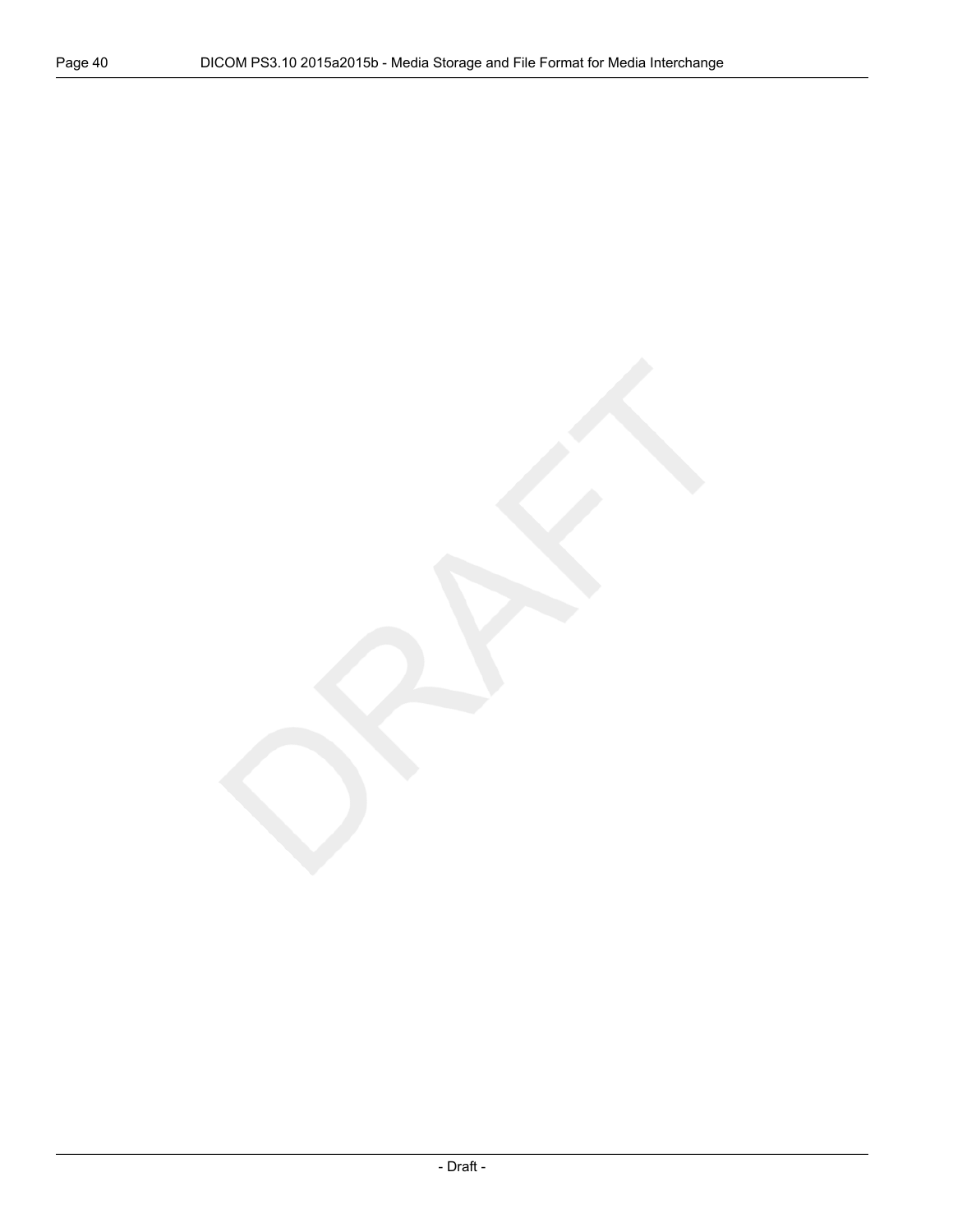## <span id="page-40-0"></span>**9 Conformance Requirements**

An implementation of PS3.10 shall:

- a. have a Conformance Statement based on a [PS3.11](part11.pdf#PS3.11) Application Profile in accordance with the framework defined in [PS3.2](part02.pdf#PS3.2);
- b. meet the requirements of the DICOM File Format as specified in [Section](#page-30-0) 7;
- c. support the DICOM File Service as specified in [Section](#page-34-0) 8, in one or more of the roles identified in [Section](#page-35-1) 8.3;
- d. perform the Media Operations defined in [Table](#page-36-0) 8.3-1 according to the role supported;
- e. support the DICOMDIR File with a content as specified in the Media Storage Directory SOP Class in [PS3.4.](part04.pdf#PS3.4)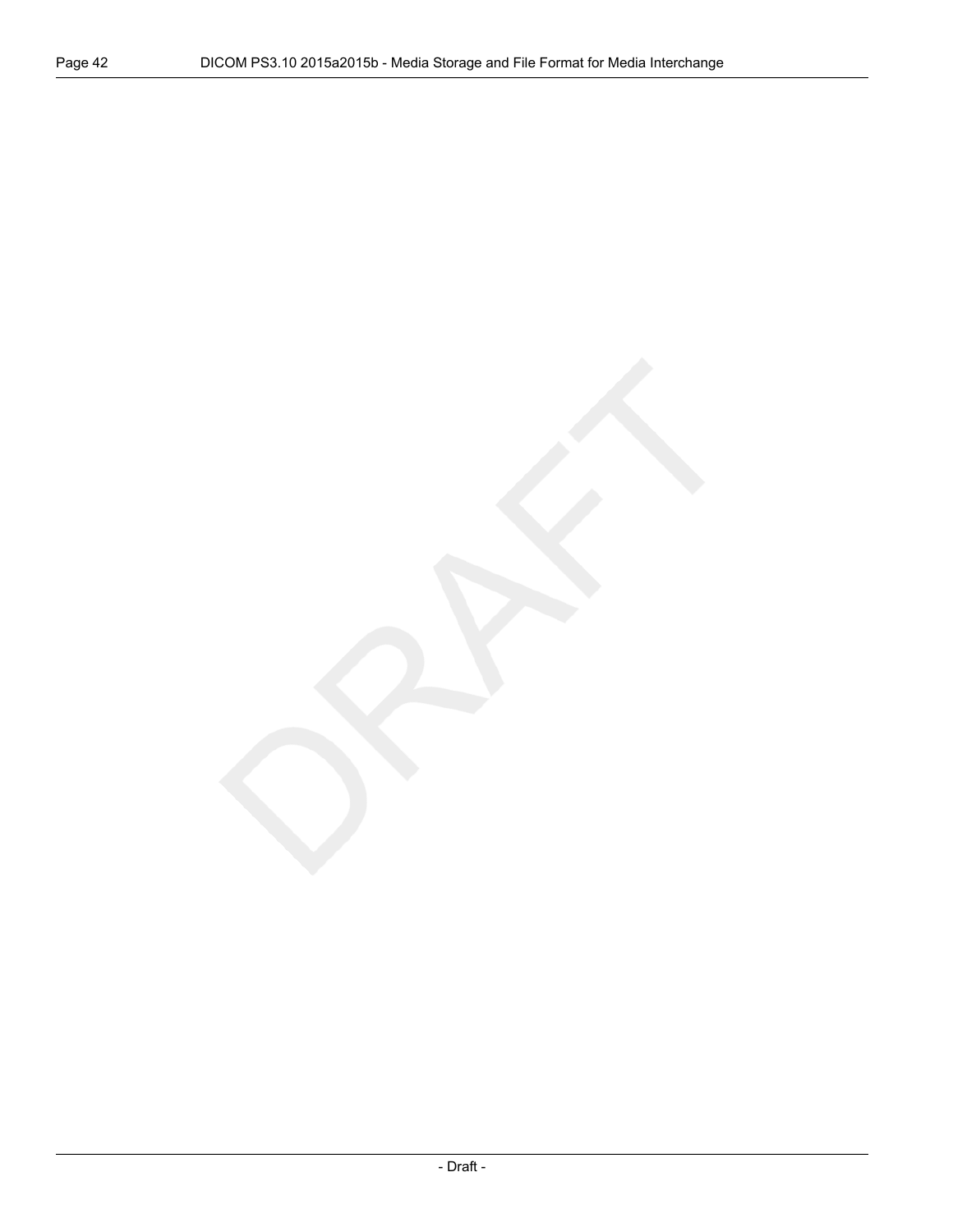# <span id="page-42-0"></span>**A Example of DICOMDIR File Content (Informative)**

<span id="page-42-1"></span>This Annex provides an example of a File content that is based on selected aspects of the example introduced in [PS3.3](part03.pdf#PS3.3) for the Basic Directory Information Object. This is not a normative Annex. It is only an illustration, which is simply intended to help the reader better understand the organization of a DICOM Directory stored in a DICOMDIR File.

## **A.1 Simple Directory Content Example**

<span id="page-42-2"></span>[Table](#page-42-2) A.1-1 shows in a simplified manner, the content of a simple DICOMDIR File. Values of elements are noted between square brackets (e.g., [1.2.840.10008.34.7.6]). Byte Offsets are shown by symbolic Values noted between brackets (e.g., {1493}).

|        | Meta-Info                               | 128 bytes | File Preamble <b>[all bytes set to 00H]</b>                          |
|--------|-----------------------------------------|-----------|----------------------------------------------------------------------|
|        |                                         | 4 bytes   | <b>DICOM Prefix [DICM]</b>                                           |
|        |                                         | 0002,0000 | Group Length                                                         |
|        |                                         | 0002,0001 | File Meta-Information Version [0001]                                 |
|        |                                         | 0002,0002 | SOP Class UID [1.2.840.10008.1.3.10]                                 |
|        |                                         | 0002,0003 | SOP Instance UID [1.2.840.23856.36.45.3]                             |
|        |                                         | 0002,0010 | Transfer Syntax UID [1.2.840.10008.1.1]                              |
|        |                                         | 0002,0012 | Implementation Class UID [1.2.840.23856.34.90.3]                     |
|        |                                         |           |                                                                      |
|        | File-set Identification                 | 0004,1130 | File-set ID [EXAMPLE]                                                |
|        |                                         |           |                                                                      |
|        | <b>General Directory</b><br>Information | 0004,1200 | Offset of First Record of Root Directory Entity {1829}               |
|        |                                         | 0004,1202 | Offset of Last Record of Root Directory Entity {6F18}                |
|        |                                         | 0004,1212 | File-set Consistency Flag [0000H]                                    |
|        |                                         |           |                                                                      |
|        |                                         | 0004,1220 | Directory Record Sequence.                                           |
|        |                                         |           | This Data Element Value includes the following Sequence of Items.    |
| {1829} | <b>Item Tag</b>                         | FFFE,E000 | Item Data Element (includes the following Data Elements)             |
|        | Study 1                                 | 0004,1400 | Offset of the next Dir. Record in Dir. Entity (not shown in example) |
|        | Directory Record                        | 0004,1410 | Record In-use Flag [FFFFH]                                           |
|        |                                         | 0004,1420 | Offset of Referenced Lower Level Directory Entity {2299}             |
|        |                                         |           |                                                                      |
|        |                                         | 0004,1430 | Directory Record Type [STUDY]                                        |

### **Table A.1-1. Directory Content Example**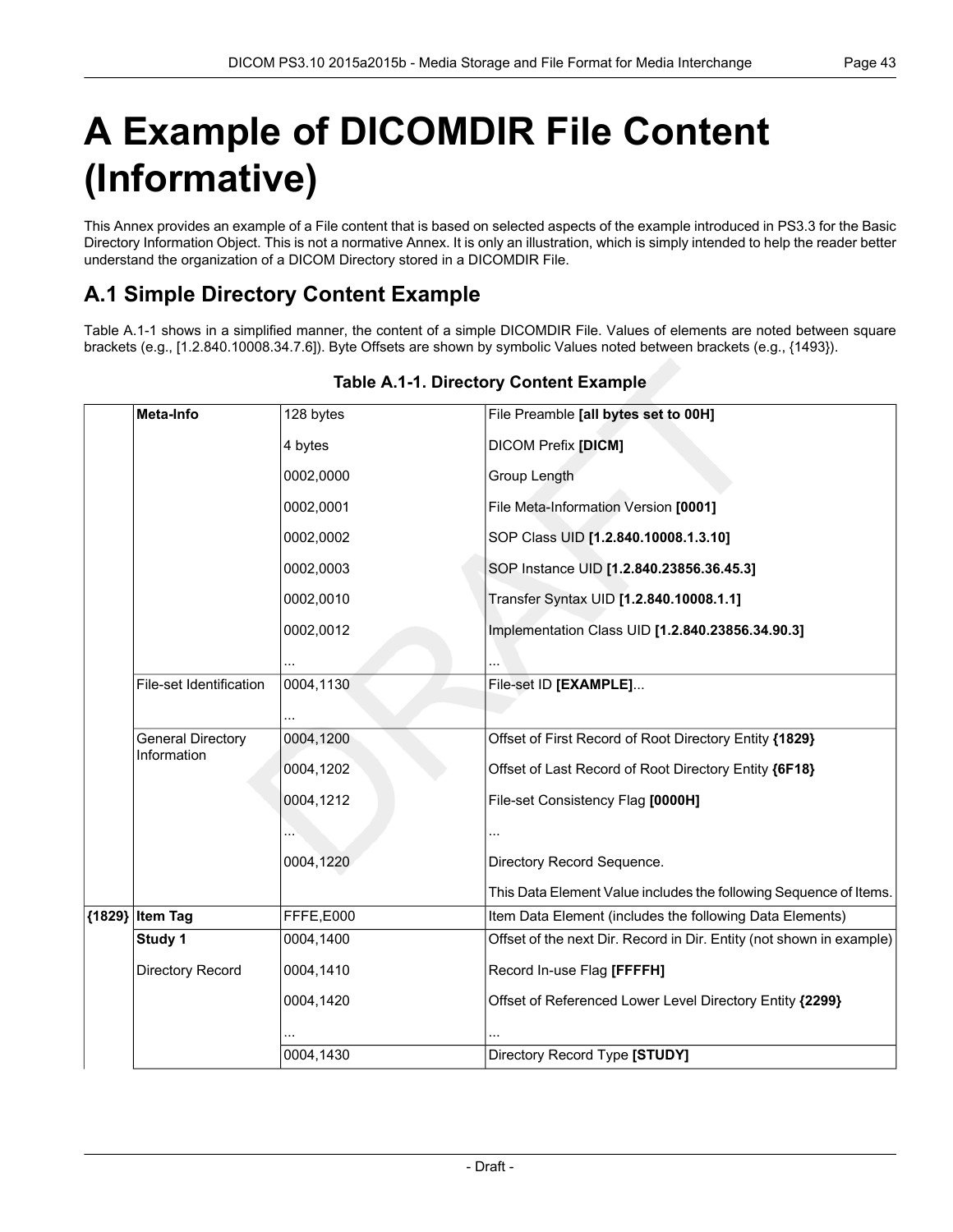|          | Selection Keys    | 0020,000D | Study Instance UID [1.2.840.4656.23.4568745]                         |
|----------|-------------------|-----------|----------------------------------------------------------------------|
|          |                   | 0020,0010 | Study ID [srt78UJ]                                                   |
|          |                   |           |                                                                      |
|          |                   |           |                                                                      |
|          | Item Del. Tag     | FFFE,E00D | Item Delimitation Tag is present only if Item is of undefined length |
| ${2299}$ | <b>Item Tag</b>   | FFFE,E000 | Item Data Element (includes the following Data Elements)             |
|          | Series 1          | 0004,1400 | Offset of the next Dir. Record in Dir. Entity (not shown in example) |
|          | Directory Record  | 0004,1410 | Record In-use Flag [OFFFFH]                                          |
|          |                   | 0004,1420 | Offset of Referenced Lower Level Directory Entity {2681}             |
|          |                   |           |                                                                      |
|          |                   | 0004,1430 | Directory Record Type [SERIES]                                       |
|          | Selection Keys    | 0008,0060 | Modality [NM]                                                        |
|          |                   | 0020,0011 | Series Number [2]                                                    |
|          |                   |           |                                                                      |
|          |                   | FFFE,E00D |                                                                      |
|          | Item Del. Tag     |           | Item Delimitation Tag is present only if Item is of undefined length |
|          | ${2681}$ Item Tag | FFFE,E000 | Item Data Element (includes the following Data Elements)             |
|          | Image 1           | 0004,1400 | Offset of the next Dir. Record in Dir. Entity {3419}                 |
|          | Directory Record  | 0004,1410 | Record In-use Flag [FFFFH]                                           |
|          |                   | 0004,1420 | Offset of Referenced Lower Level Directory Entity [00000000H]        |
|          |                   |           |                                                                      |
|          |                   | 0004,1430 | Directory Record Type [IMAGE]                                        |
|          |                   | 0004,1500 | Referenced File ID [DIR\TDRI\3856G3]                                 |
|          |                   | 0004,1510 | Referenced SOP Class UID in File [1.2.840.10008.5.1.4.1.1.5]         |
|          |                   | 0004,1511 | Referenced SOP Instance UID in File [1.2.840.34.56.78999654.234]     |
|          |                   | 0004,1512 | Referenced Transfer Syntax UID in File [1.2.840.10008.1.2.1]         |
|          | Selection Keys    | 0008,0018 | Image SOP Instance UID [1.2.840.34.56.78999654.234]                  |
|          |                   | 0020,0013 | Image Number [1]                                                     |
|          |                   |           |                                                                      |
|          | Item Del. Tag     | FFFE,E00D | Item Delimitation Tag is present only if Item is of undefined length |
|          | {3419} Item Tag   | FFFE,E000 | Item Data Element (includes the following Data Elements)             |
|          | Image 2           | 0004,1400 | Offset of the next Dir. Record in Dir. Entity (not shown in example) |
|          | Directory Record  | 0004,1410 | Record In-use Flag [FFFFH]                                           |
|          |                   |           |                                                                      |
|          |                   | 0004,1420 | Offset of Referenced Lower Level Directory Entity [00000000H]        |
|          |                   |           |                                                                      |
|          |                   | 0004,1430 | Directory Record Type [IMAGE]                                        |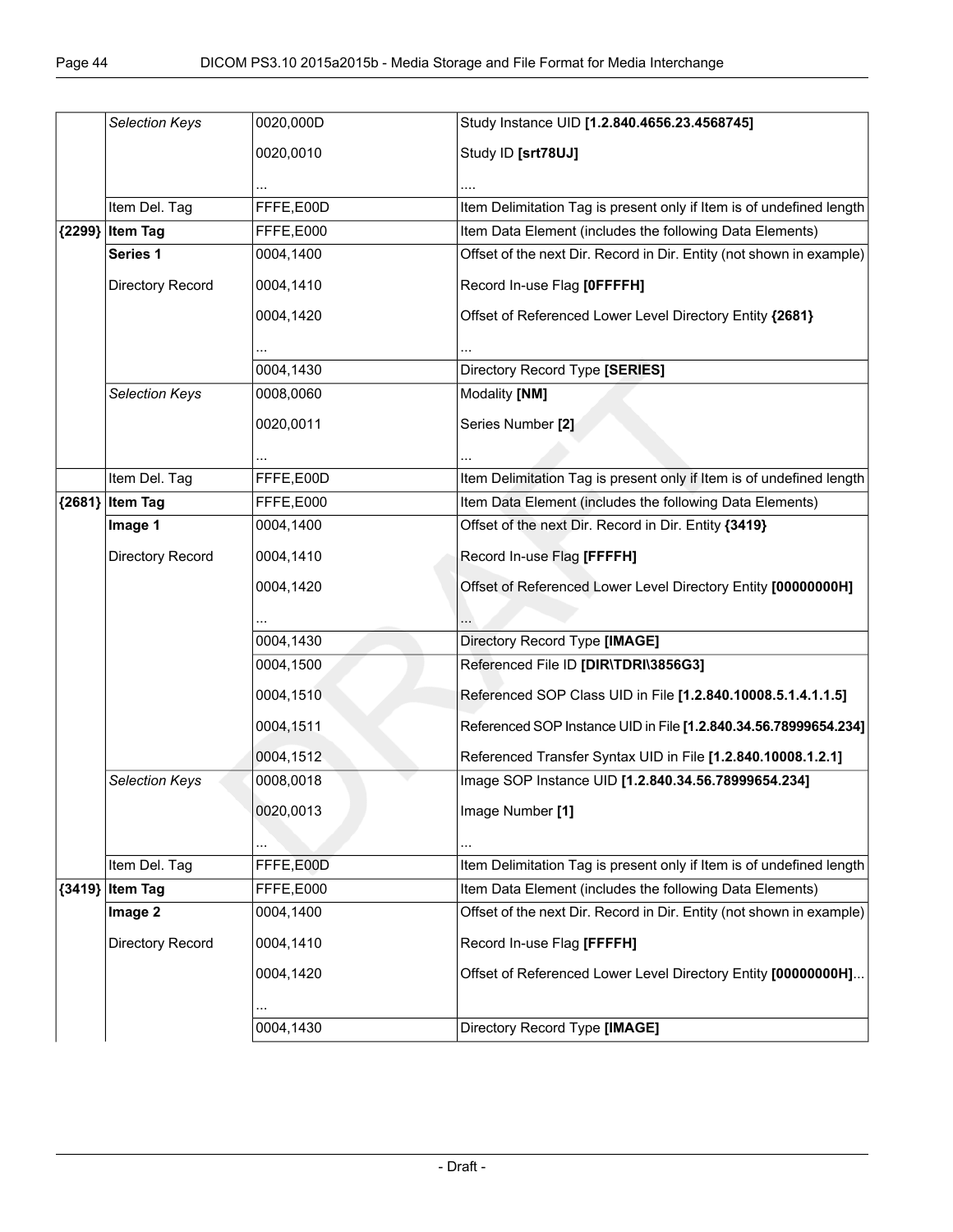|          |                                           | 0004,1500 | Referenced File ID [DIR\TDRI\3856G7]                                                                                                                               |
|----------|-------------------------------------------|-----------|--------------------------------------------------------------------------------------------------------------------------------------------------------------------|
|          |                                           | 0004,1510 | Referenced SOP Class UID in File [1.2.840.10008.5.1.4.1.1.5]                                                                                                       |
|          |                                           | 0004,1511 | Referenced SOP Instance UID in File [1.2.840.34.56.78999654.235]                                                                                                   |
|          |                                           | 0004,1512 | Referenced Transfer Syntax UID in File [1.2.840.10008.1.2.2]                                                                                                       |
|          | <b>Selection Keys</b>                     | 0008,0018 | Image SOP Instance UID [1.2.840.34.56.78999654.235]                                                                                                                |
|          |                                           | 0020,0013 | Image Number [2]                                                                                                                                                   |
|          |                                           |           |                                                                                                                                                                    |
|          | Item Del. Tag                             | FFFE.E00D | Item Delimitation Tag is present only if Item is of undefined length                                                                                               |
| ${6F18}$ | <b>Item Tag</b>                           | FFFE,E000 | Item Data Element (includes the following Data Elements)                                                                                                           |
|          | <b>Patient C</b>                          | 0004.1400 | Offset of the next Dir. Record in Dir. Entity {00000000H}                                                                                                          |
|          | Directory Record                          | 0004,1410 | Record In-use Flag [FFFFH]                                                                                                                                         |
|          |                                           | 0004,1430 | Directory Record Type [PATIENT]                                                                                                                                    |
|          |                                           |           |                                                                                                                                                                    |
|          | <b>Selection Keys</b>                     | 0010,0010 | <b>Patient Name [Patient C]</b>                                                                                                                                    |
|          |                                           | 0010,0020 | Patient ID [523-61-8765]                                                                                                                                           |
|          |                                           |           |                                                                                                                                                                    |
|          | Item Del. Tag                             | FFFE.E00D | Item Delimitation Tag is present only if Item is of undefined length                                                                                               |
|          | Sequence Delimitation   FFFE, E0DD<br>Tag |           | Used only if the Directory Record Sequence (0004,1220) is of<br>undefined length to delimit the end of the Value of the Directory<br>Record Sequence Data Element. |

## <span id="page-44-0"></span>**A.2 Example of DICOMDIR File Content With Multiple Referenced Files**

This section was previously defined in DICOM. It is now retired. See PS3.3-1998.